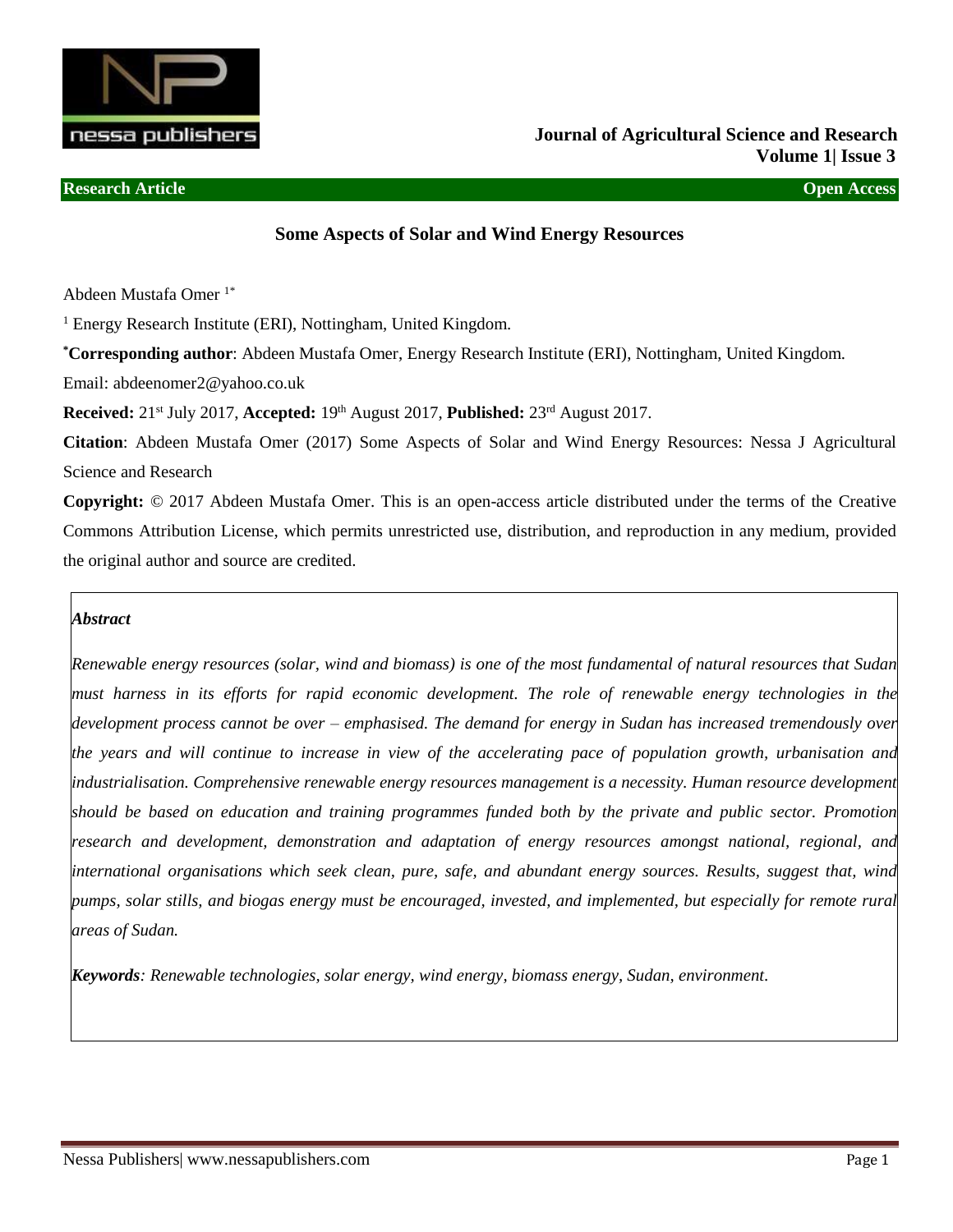## **1. Introduction**

Sudan has a population of about 26 million with an annual growth rate of 2.8 % with a population density of less than 10 per square kilometres. In the last two decades, Sudan has been suffering from an imbalance of trade. This has led to serious energy problems and environmental destruction.

Energy supply in Sudan is about 11.7 million tons of oil equivalents (TOE). Out of this only 57 % reached the end users due to conversion losses. About 87 % of this energy supply is biomass [1]. Petroleum energy supply represented only 12% of the total energy supply. Electricity supply represented almost 1 % of the total energy (hydropower supplies 58%, and the rest is supplied by thermal and gas turbines). As Sudan is a tropical country with high solar radiation and moderate wind, solar and wind energies seem to be attractive sources of energy. In Sudan, great attention is given to renewable energy utilisation since the country has potential for this.

This communication presents a review of three projects carried by national company for manufacturing water equipment limited (NCMWE). Wind pumps (two are locally manufactured, installed and tested), solar stills, and biogas technology. The future efforts must be toward the use of renewable environmentally – friendly, and appropriate technologies in Sudan.

With increasing urbanisation in the world, cities are growing in number, population and complexity. At present, 2 % of the world's land surface is covered by cities, yet the people living in them consume 75 % of the resources consumed by mankind [2]. Indeed, the ecological footprint of cities is many times larger than the areas they physically occupy.

Economic and social imperatives often dictate that cities must become more concentrated, making it necessary to increase the density to accommodate the people, to reduce the cost of public services, and to achieve required social cohesiveness. The reality of modern urbanisation inevitably leads to higher densities than in traditional settlements and this trend is particularly notable in developing countries.

Today, the challenge before many cities is to support large numbers of people while limiting their impact on the natural environment. Buildings are significant users of energy and materials in a modern society and, hence, energy conservation in buildings plays an important role in urban environmental sustainability. A challenging task of architects and other building professionals, therefore, is to design and promote low energy buildings in a cost effective and environmentally responsive way. Passive and low energy architecture has been proposed and investigated in different locations of the world [3-4]; design guides and handbooks were produced for promoting energy efficient buildings [5-8]. However, at present, little information is available for studying low energy building design in densely populated areas. Designing low energy buildings in high-density areas requires special treatment to the planning of urban structure, coordination of energy systems, integration of architectural elements, and utilisation of space. At the same time, the study of low energy buildings will lead to a better understanding of the environmental conditions and improved design practices. This may help people study and improve the quality of built environment and living conditions.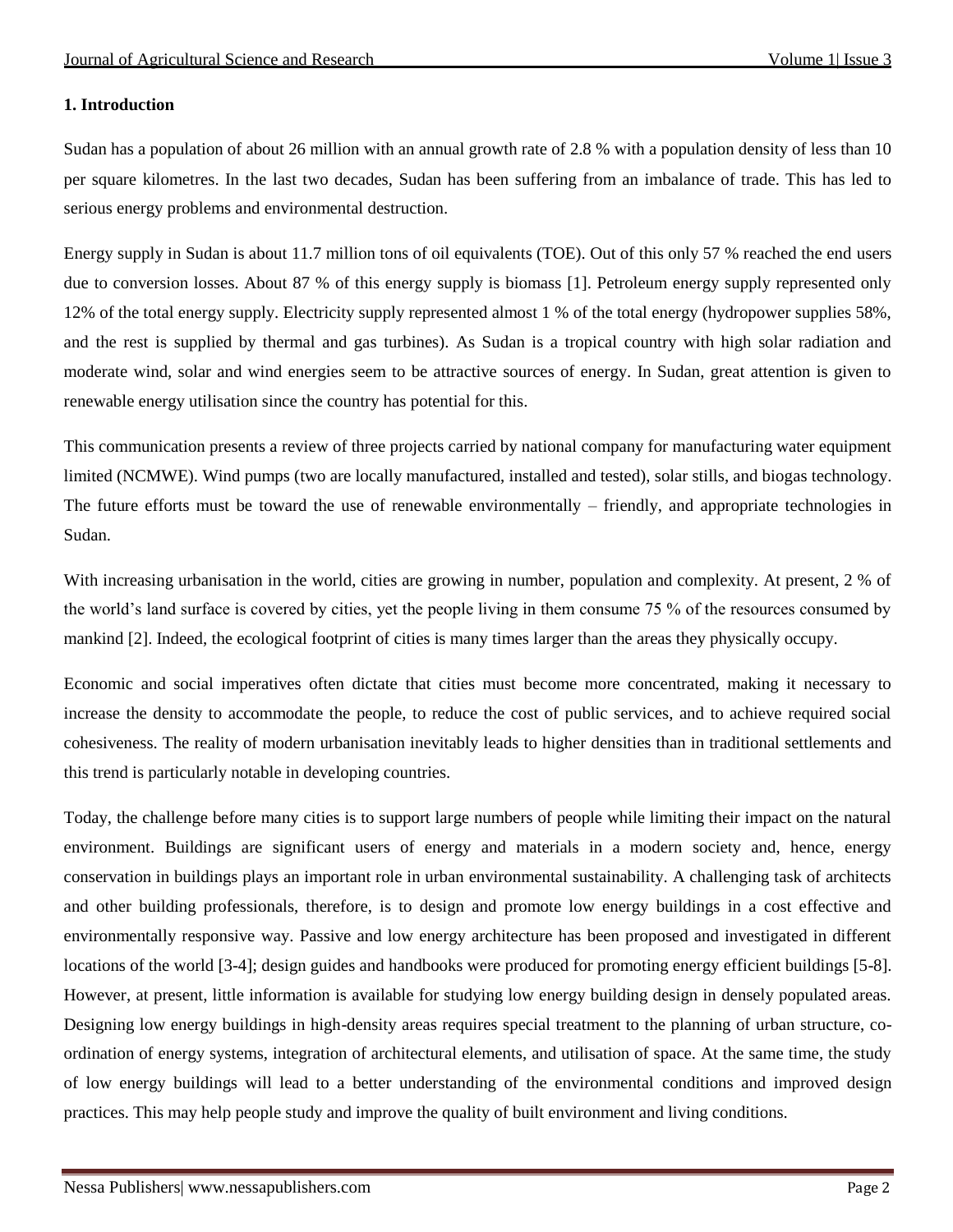However, the term low energy is often not uniquely defined in many demonstration projects and studies [9]. It may mean achieving zero energy requirements for a house or reduced energy consumption in an office building. A major goal of low energy building projects and studies usually is to minimise the amount of external purchased energy such as electricity and fuel gas. Yet, sometimes the target may focus on the energy costs or a particular form of energy input to the building. As building design needs to consider requirements and constraints, such as architectural functions, indoor environmental conditions, and economic effectiveness, a pragmatic goal of low energy building is also to achieve the highest energy efficiency, which requires the lowest possible need for energy within the economic limits of reason. Since many complicated factors and phenomena influence energy consumption in buildings, it is not easy to define low energy building precisely and to measure and compare the levels of building energy performance. The loose fit between form and performance in architectural design also makes quantitative analysis of building energy use more difficult. Nevertheless, it is believed that super-efficient buildings, which have significantly lower energy consumption, can be achieved through good design practices and effective use of energy efficient technology [10].

In an ideal case, buildings can even act as producers rather than consumers of energy. Besides the operational energy requirements of buildings, it is important to consider two related energy issues. The first one is the transport energy requirements as a result of the building and urban design patterns and the second one is the embodied energy or energy content of the building materials, equipment or systems being used. Transport energy is affected by the spatial planning of the built environment, transport policies and systems, and other social and economic factors. It is not always possible to study the effect of urban and building design on transport energy without considering the context of other influencing factors. The general efficiency rules are to promote spatial planning and development, which reduce the need to travel, and to devise and enforce land-use patterns that are conducive to public transport [11]. Embodied energy, on the other hand, is the energy input required to quarry, transport and manufacture building materials, plus the energy used in the construction process. It represents the total life-cycle energy use of the building materials or systems and can be used to help determine design decisions on system or materials selection [12]. At present, the field of embodied energy analysis is generally still only of academic interest and it is difficult to obtain reliable data for embodied energy. Research findings in some countries indicate that the operating energy often represents the largest component of life-cycle energy use. Therefore, most people, when studying low energy buildings, would prefer to focus on operating energy, and perhaps carry out a general assessment of embodied energy only.

To handle population growth on a limited land basis, the word density is unavoidable. Instead of expanding the boundary, cities often respond to development pressure by setting targets for increased urban densities. This, however, results in the establishment of a high-rise cityscape and compact urban settings. The effects of urban concentrated load centres and compactness of land use patterns will bring benefits to energy distribution and transport system design, but crowded conditions may create congestion and undesirable local microclimate. Burchell and Listokin [13] have discussed the urban energy advantage and believed that cities are more energy efficient for the following reasons: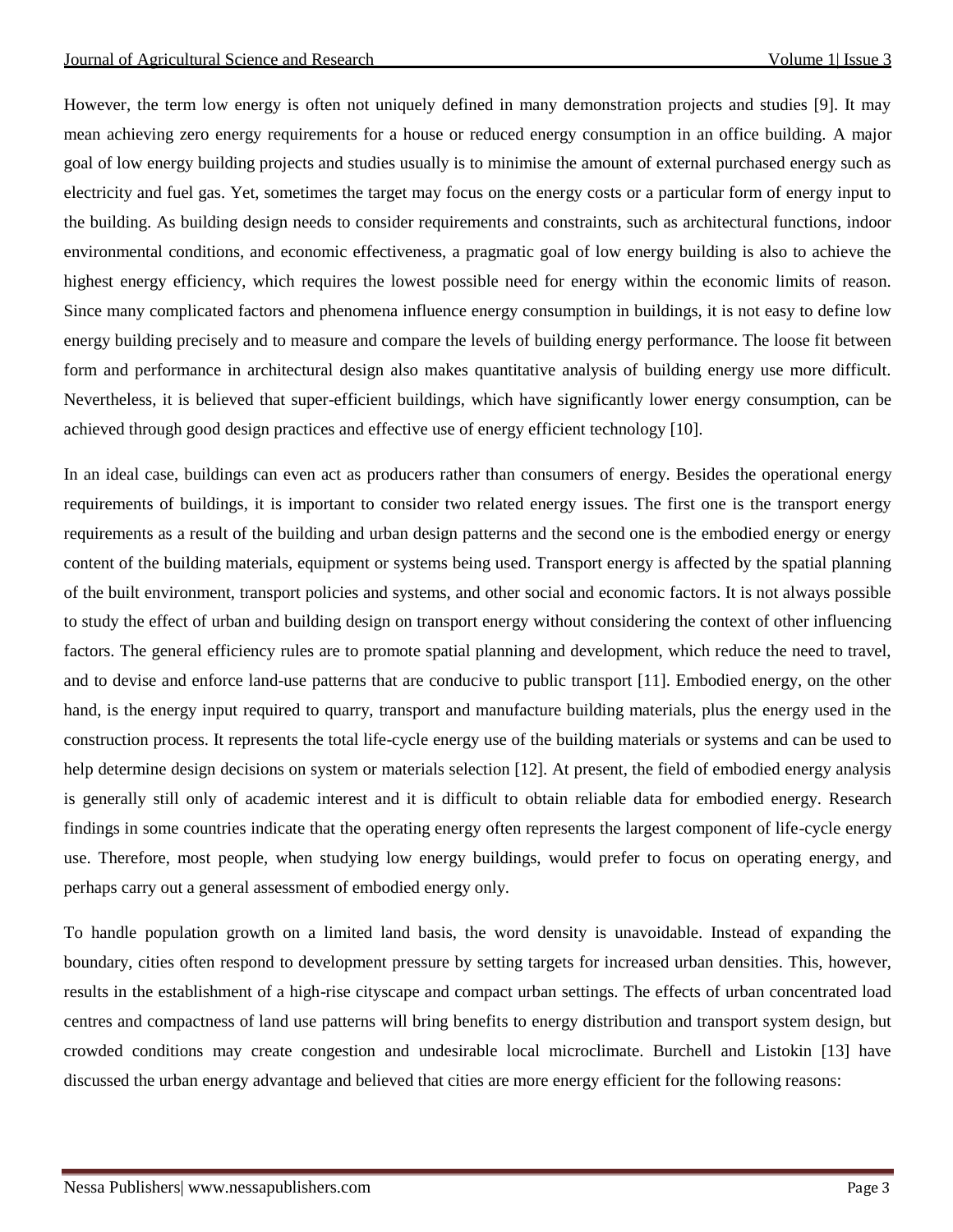- 1. The urban building stock, due its density and compactness, consumes less energy.
- 2. Cities benefit from advantageous transportation and commutation characteristics.
- 3. Cities can easily capitalise from emerging more efficient energy systems, and
- 4. High densities and mixing of land uses may contribute to better efficiency.

### **1.1 Methodology**

The increased availability of reliable and efficient energy services stimulates new development alternatives. This communication discusses the potential for such integrated systems in the stationary and portable power market in response to the critical need for a cleaner energy technology. Anticipated patterns of future energy use and consequent environmental impacts (acid precipitation, ozone depletion and the greenhouse effect or global warming) are comprehensively discussed in this study. Throughout the theme several issues relating to renewable energies, environment, and sustainable development are examined from both current and future perspectives. It is concluded that green energies like wind, solar, ground-source heat pumps, and biomass must be promoted, implemented, and demonstrated from the economic and/or environmental point view. This article sheds light on the possibilities of utilising wind energy in Sudan, and focuses on the viability of manufacturing wind pumps locally. The work is limited to few locations/sites in the country, and results of one reliable site (Soba) have been included in the discussion. Also, the work was limited to one make/type of wind pumps (CWD 5000), but reflections on other makes (Kijito) have been considered. Wind energy for water pumping was the main aim; no other use was included in the research.

### **2. Renewable Energy Technologies**

The increased exploitation of renewable energy sources is central to any move towards sustainable development. However, casting renewable energy thus carries with it an inherent commitment to other basic tenets of sustainability, openness, democraticisations, etc. Due to increasing fossil fuel prices, the research in renewable energy technologies (RETs) utilisation has picked up a considerable momentum in the world. The present day energy arises has therefore resulted in the search for alternative energy resources in order to cope with the drastically changing energy picture of the world. The environmental sustainability of the current global energy systems is under serious question. A major transition away from fossil fuels to one based on energy efficiency and renewable energy is required. Alternatively energy sources can potentially help fulfill the acute energy demand and sustain economic growth in many regions of the world. The mitigation strategy of the country should be based primarily ongoing governmental programmes, which have originally been launched for other purposes, but may contribute to a relevant reduction of greenhouse gas emissions (energy-saving and afforestation programmes). Throughout the study several issues relating to renewable energies, environment and sustainable development are examined from both current and future perspectives. The exploitation of the energetic potential (solar and wind) for the production of electricity prove to be an adequate solution in isolated regions where the extension of the grid network would be a financial constraint.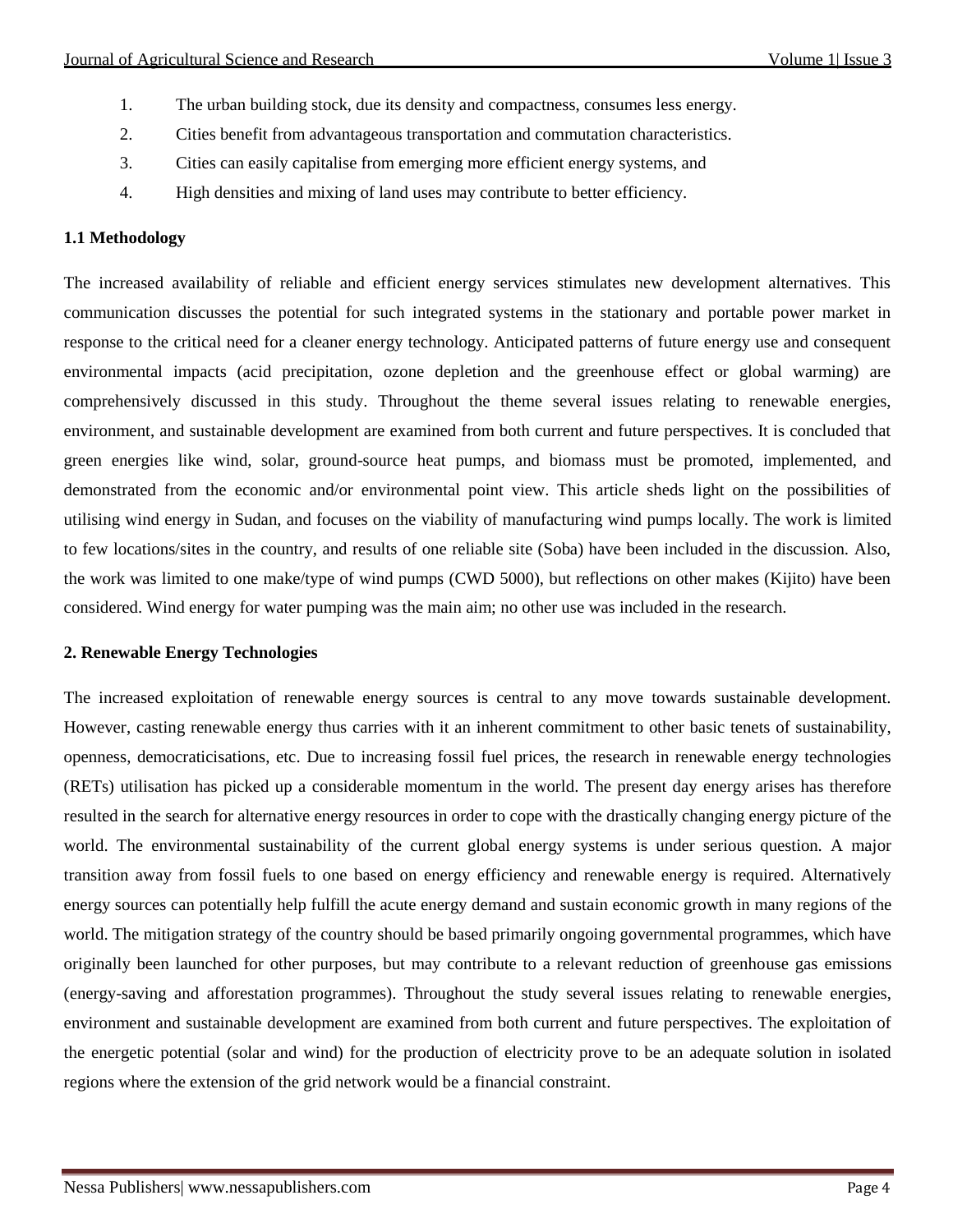The provision of good indoor environmental quality while achieving energy and cost efficient operation of the heating, ventilating and air-conditioning (HVAC) plants in buildings represents a multi variant problem. The comfort of building occupants is dependent on many environmental parameters including air speed, temperature, relative humidity and quality in addition to lighting and noise. The overall objective is to provide a high level of building performance (BP), which can be defined as indoor environmental quality (IEQ), energy efficiency (EE) and cost efficiency (CE).

- Indoor environmental quality is the perceived condition of comfort that building occupants experience due to the physical and psychological conditions to which they are exposed by their surroundings. The main physical parameters affecting IEQ are air speed, temperature, relative humidity and quality.
- Energy efficiency is related to the provision of the desired environmental conditions while consuming the minimal quantity of energy.
- Cost efficiency is the financial expenditure on energy relative to the level of environmental comfort and productivity that the building occupants attained. The overall cost efficiency can be improved by improving the indoor environmental quality and the energy efficiency of a building.

The provision of pumped clean water is one of the best ways to improve health and increase the productive capacity of the population. Rural access to clean water is best achieved through pumping from underground water aquifers rather than using surface water sources, which are often polluted. Because of the relatively small quantities of water required, wind pumping for village supply and livestock watering can is cost-effective given a good wind site. Irrigation pumping however requires large quantities of water at specific times of the year. For much of the year the pump may be idle or oversized and wind pumping for irrigation may be more difficult to justify on economic grounds.

Wind power is the conversion of wind energy into useful form, such as electricity, using wind turbines. In windmills, wind energy is directly used to crush grain or to pump water. At the end of 2007, worldwide capacity of wind-powered generators was 94.1 Gigawatts. Although wind currently produces just over 1% of worldwide electricity use, it accounts for approximately 19 % of electricity production in Denmark, 9% in Spain and Portugal, and 6% in Germany and the Republic of Ireland (2007 data). Globally, wind power generation increased more than fivefold between 2000 and 2007. The deployment of offshore wind power can be considered to have happened in two phases to date. The first phase involved a series of small demonstration projects generally constructed in sheltered shallow waters from 1995 to 2000. The second phase was for projects, which still had a demonstration role, but which were of an increasingly commercial nature and were developed in more technically demanding situations between 2000 and 2004. In the year 2000, seven mostly small-scale demonstration projects were operational. By 2004, the industry had developed 15 projects many of them large-scale and fully commercial.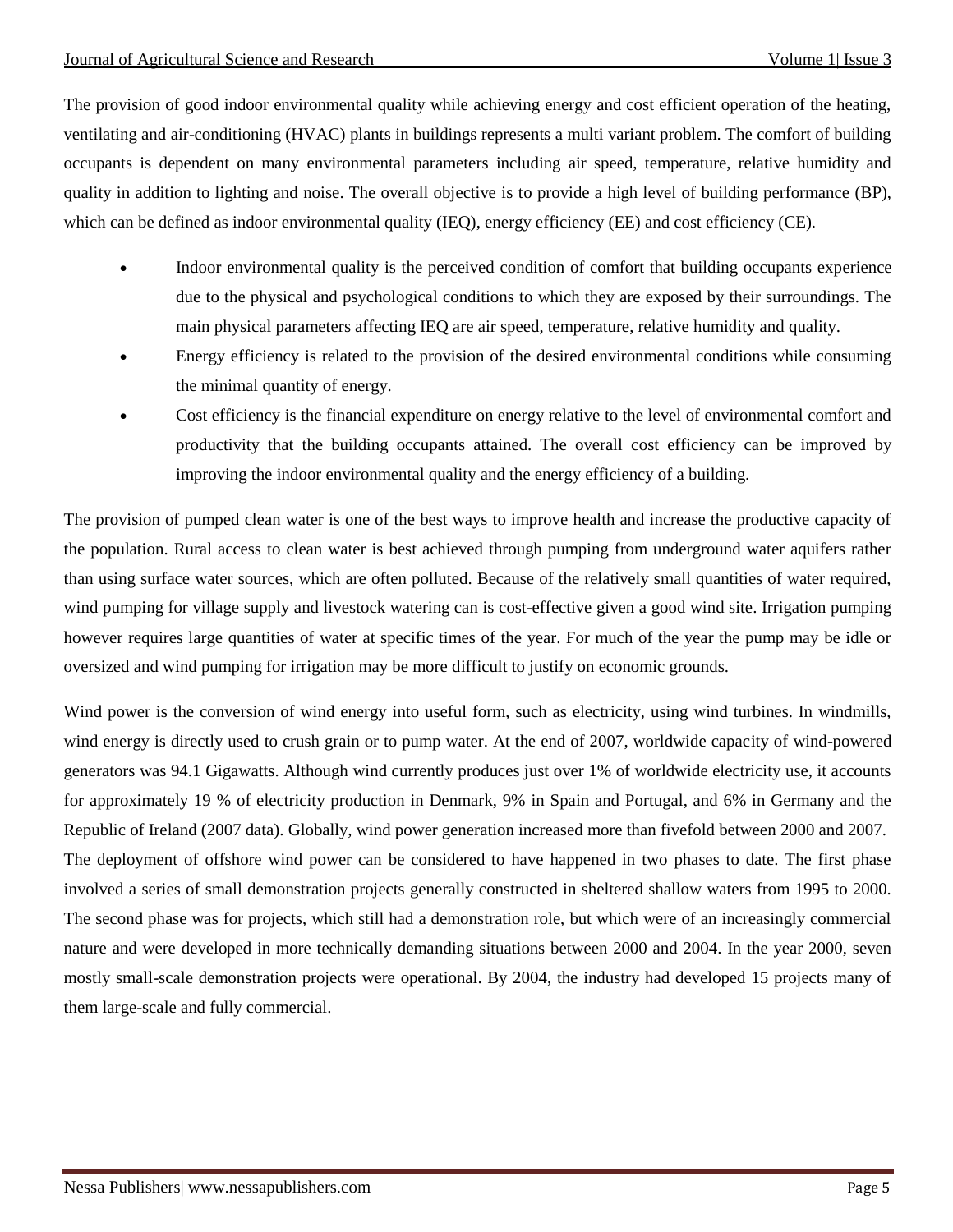## **2.1. Wind Energy**

Forty years ago, wind pumps were very common in central Sudan. Unfortunately, they disappeared gradually due to scarce spare parts, lack of maintenance skills as well as stiff competition from relatively cheap diesel pumps. The government reintroduced wind pumps to counter the high prices of imported diesel fuel and the difficulties in transporting it to remote areas.

In 1985, the energy research institute (ERI) in cooperation with a consultancy services firm started a wind pumps project. The project was financed by the Netherlands ministry of foreign affairs [14]. During the 14 months of the project life, ten imported wind pumps were installed in Khartoum area, while one was locally manufactured for demonstration. Results suggested that wind energy would be more profitably used for local applications in Sudan. After the termination of the project, the ERI continued monitoring and testing the performance of the installed pumps.

For wind pumps to be effective, it is recommended that more research should be carried out on adapting the design to the materials available in the local market, quality control guidelines ought to be set up and users should be trained on how to utilise the pumps more efficiently.

The consultancy firm set out to produce wind pumps for low head pumping applications which could be built in developing countries. The wind pump produced consists of an eight – bladed rotor which is directly coupled to a specially designed piston pump. This pump is fabricated with a small leak – hole (to facilitate starting) and a continuous replenished air chamber (served by a small air pump driven by a wind machine). The design is relatively simple and is within the capabilities of the local manufacturers. So far, two wind pumps have been manufactured locally at a cost of us \$ 2500 each. The test results show that the design has some deficiencies. The wind pump's performance is about 50% of that predicted by the firm. This could be due to low pump efficiency and high start – up wind speed  $(3 \text{ ms}^{-1})$ . The frequency of maintenance required is high (at least once every two months).

### **2.2. Solar Energy**

Sudan enjoys bright sunshine and dry weather most of the year. It receives 10 to 12 hours of sunshine per day with a high level of radiation. The solar radiation is abundant and can contribute to the country's energy use if suitable and appropriate technologies are introduced.

Solar energy can be utilised directly for water desalination or water heating. Due to the rise in the prices of conventional fuels, solar desalination is more promising and cheaper to use. It offers an attractive alternative as it is hygienic and helps to reduce the consumption of fuel wood. Fortunately the areas which lack potable water supplies have abundant solar and wind energies.

Solar desalination was initiated in Sudan as a possible answer for converting the underground brackish water into potable water to contribute to the anti – thirst campaign especially at those isolated arid areas lacking both fresh water and power.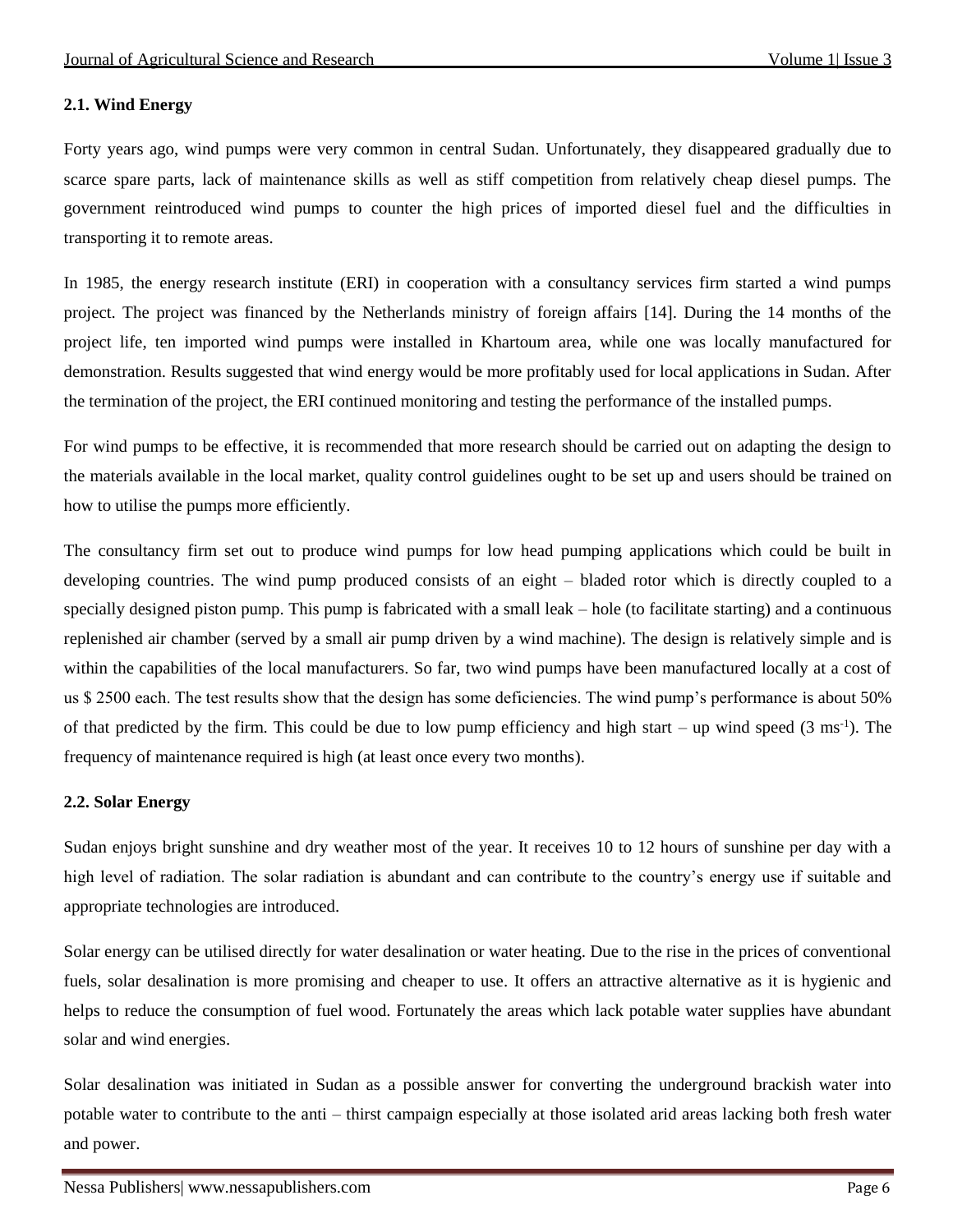Solar stills are used for distilling the water. A solar still unit consists of a basin, insulating bottom layer, black lining, transparent cover arranged in such a way that the surface slope downwards and rests on a collecting trough at the sides. The design is simple in construction, operation, and maintenance; rigid and firm enough to resist the worst prevailing environmental conditions; and attempts to use locally available materials (essential foreign materials are minimised to the least). The energy research institute (ERI) set up a bilateral project in conjunction with the national company for manufacturing water equipment limited (NCMWE) in February, 1995.

This project aims at solving the salinity problem in isolated areas. It has been under – taking research with a view to developing a solar still design that is economical and technically suitable for use in Sudan. It has also carried out tests on the performance of existing solar stills under varying prevailing operational conditions.

The parameters that affect the average productivity of the solar stills include: solar radiation, ambient temperature, wind velocity, depth of the brine in the basin, cover material and its shape, and construction; and insulating materials used (the life span of a still is  $5 - 10$  years).

Tests were done in ''kilo eight area'' of Khartoum and showed that the average productivity of a solar still is about one gallon per square meter per day. The daily productivity of solar stills is only slightly affected by dust, clouds, and cold weather. Solar stills are suitable for use in laboratories, medical purposes, charging and topping batteries, supplying drinking water to small communities in isolated sunny areas as well as local markets.

### **2.3. Biogas Energy**

Many countries with agriculturally based economics face the growing problem of human, animal and plant waste. This waste is on one hand a very dangerous and continuous source of pollution, but is on the other hand a very useful source of energy.

A very common technique that utilises such waste is anaerobic fermentation, also called anaerobic digestion. The gas produced by the digestion of organic waste is known as biogas. It is colourless, flammable, and generally contains 50 – 70 % methane (CH<sub>4</sub>) and 30 – 40 % carbon dioxide (CO<sub>2</sub>), with small amounts of other gases such as Hydrogen (H<sub>2</sub>), Nitrogen (N<sub>2</sub>), and Hydrogen Sulphide (H<sub>2</sub>S). Its energy is more than (20,000 kJm<sup>-3</sup>).

Among the many uses of biogas are water heating, space heating, lighting and cooking. Conversion of internal combustion engines to run on biogas can be relatively simple; thus the gas can also be used for pumping water and small – scale electric power generation. From the point of view of better thermal energy utilisation, it is more economical and convenient to use biogas to generate electricity for lighting, than to burn the biogas directly in biogas lamps.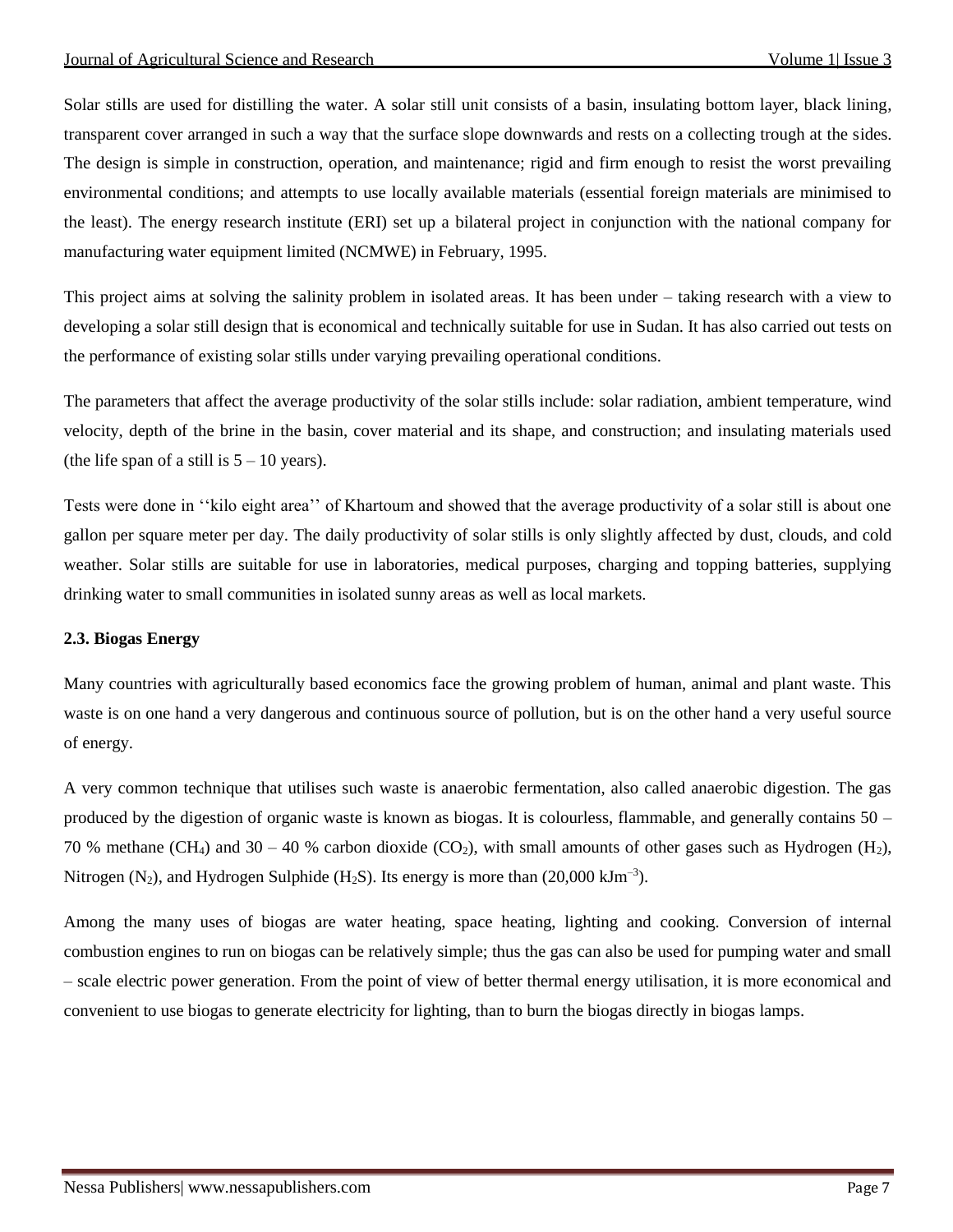In rural areas, it is very practical to change a small internal combustion engine with an asynchronous generator. This has many advantages such as simple structure, ease of operation and maintenance, less trouble, more safety and low installation cost. It is suitable for farms whose inhabitants are not too widely scattered. But such an engine – generator is usually regarded as unsuitable to supply a wider area on account of its low efficiency. Moreover, the digester can produce not only an excellent gas fuel but also a large quantity of digested sludge which is an excellent pollution – free organic fertiliser. Thus the promotion and development of agricultural and animal husbandry in rural areas can be optimised by coordination of biogas, fertiliser and pollution control.

### **3. Effects of Urban Density**

As the quality of living and built environments has become a critical issue in many urban areas, it is useful to investigate low energy design and evaluate it against the social and environmental objectives. From psychological and sociological points of view, high population density and the effect of crowding are interesting topics, which have attracted much attention. A crowded and stressful urban environment may have unhealthy effects on the occupants due to air pollution and noise problems. On the other hand, the level of mobility and traffic speed will benefit the working and living of the people. Therefore, it should be noted that density and crowding are not necessarily found together. People who live under crowded conditions may not suffer from being crowded if the built environment has been designed to provide enough personal space and functional open space.

Compact development patterns can reduce infrastructure demands and the need to travel by car. As population density increases, transportation options multiply and dependence areas, per capita fuel consumption is much lower in densely populated areas because people drive so much less. Few roads and commercially viable public transport are the major merits. On the other hand, urban density is a major factor that determines the urban ventilation conditions, as well as the urban temperature [15]. Under given circumstances, an urban area with a high density of buildings can experience poor ventilation and strong heat island effect. In warm-humid regions these features would lead to a high level of thermal stress of the inhabitants and increased use of energy in air-conditioned buildings.

Table 1 gives a summary of the positive and negative effects of urban density. All in all, denser city models require more careful design in order to maximise energy efficiency and satisfy other social and development requirements. Low energy design should not be considered in isolation, and in fact, it is a measure, which should work in harmony with other environmental objectives. Hence, building energy study provides opportunities not only for identifying energy and cost savings, but also for examining indoor and outdoor environment.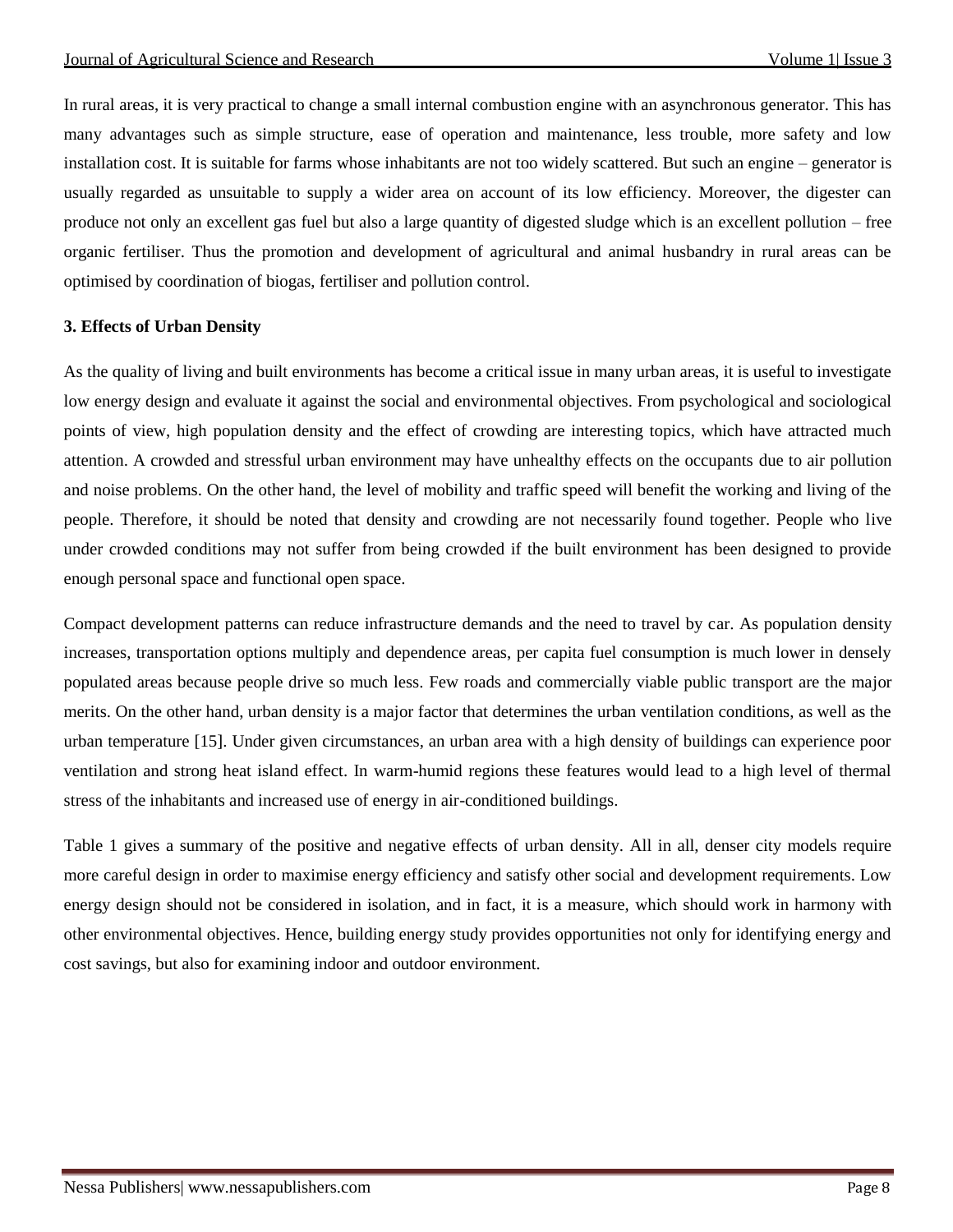# **Table 1. Effects of urban density on city's energy demand**

| <b>Positive effects</b>                                   | <b>Negative effects</b>                                    |
|-----------------------------------------------------------|------------------------------------------------------------|
| Transport:                                                | Transport:                                                 |
| Promote public transport and reduce the need for, and     | Congestion in urban areas reduces fuel efficiency of       |
| length of, trips by private cars.                         | vehicles.                                                  |
| Infrastructure:                                           | Vertical transportation:                                   |
| Reduce street length needed to accommodate a given        | High-rise buildings involve lifts, thus increasing the     |
| number of inhabitants.                                    | need for electricity for the vertical transportation.      |
| Shorten the length of infrastructure facilities such as   | Ventilation:                                               |
| water supply and sewage lines, reducing the energy        | A concentration of high-rise and large buildings may       |
| needed for pumping.                                       | impede the urban ventilation conditions.                   |
| Thermal performance:                                      | Urban heat island:                                         |
| Multi-story, multiunit buildings could reduce the overall | Heat released and trapped in the urban areas may           |
| area of the building's envelope and heat loss from the    | increase the need for air conditioning.                    |
| buildings.                                                | The potential for natural lighting is generally reduced in |
| Shading among buildings could reduce solar exposure of    | high-density areas, increasing the need for electric       |
| buildings during the summer period.                       | lighting and the load on air conditioning to remove the    |
| Natural lighting:                                         | heat resulting from the electric lighting.                 |
| Energy systems:                                           | Use of solar energy:                                       |
| District cooling and heating system, which is usually     | Roof and exposed areas for collection of solar energy      |
| more energy efficiency, is more feasible as density is    | are limited.                                               |
| higher.                                                   |                                                            |
| Ventilation:                                              |                                                            |
| A desirable in flow pattern around buildings may be       |                                                            |
| obtained by proper arrangement of high-rise building      |                                                            |
| blocks.                                                   |                                                            |

However, it is also possible that a high-density urban area, obtained by a mixture of high and low buildings, could have better ventilation conditions than an area with lower density but with buildings of the same height. Closely spaced or high-rise buildings are also affected by the use of natural lighting, natural ventilation and solar energy. If not properly planned, energy for electric lighting and mechanical cooling/ventilation may be increased and application of solar energy systems will be greatly limited.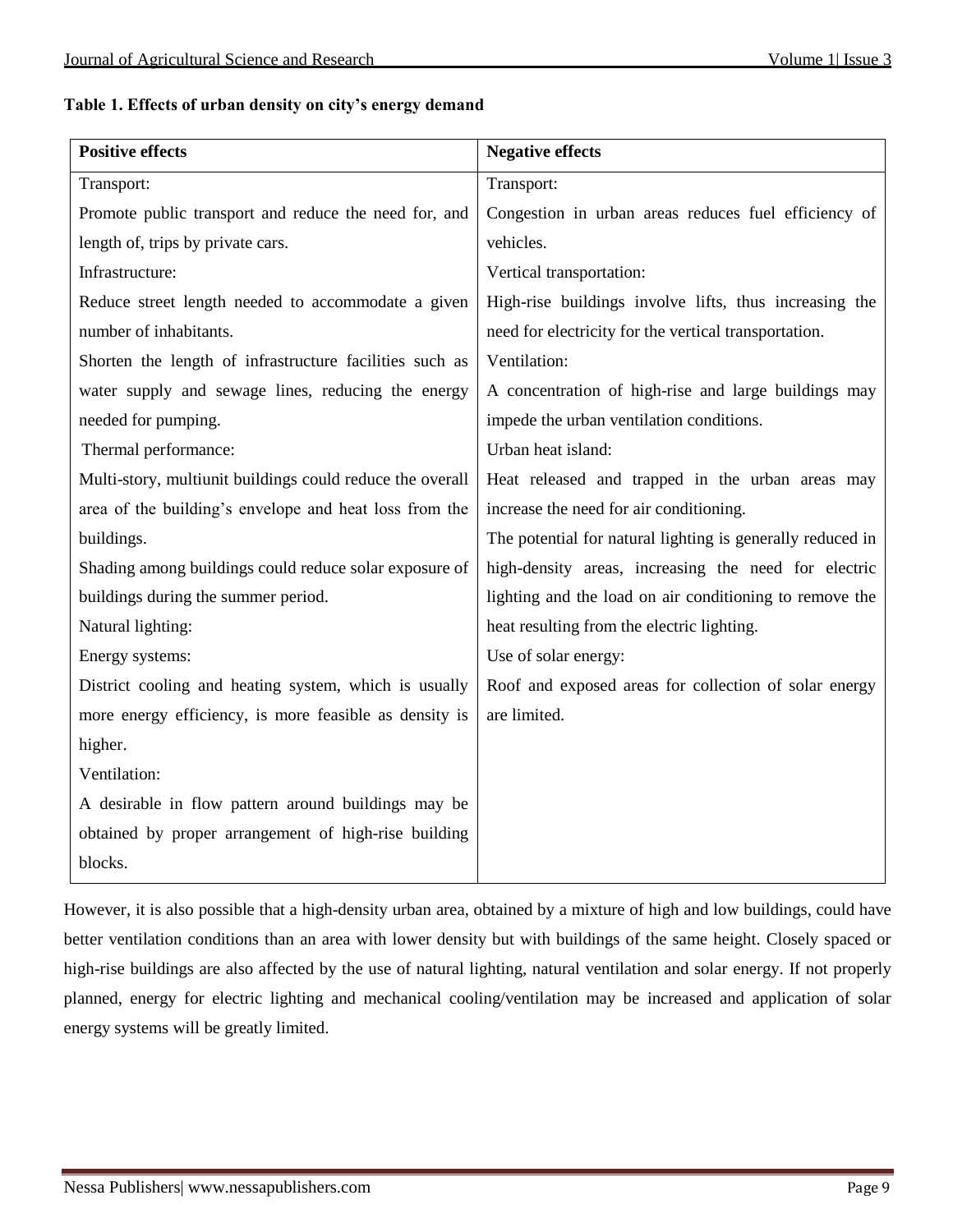# **3.1. Energy Saving in Buildings**

The admission of daylight into buildings alone does not guarantee that the design will be energy efficient in terms of lighting. In fact, the design for increased daylight can often raise concerns relating to visual comfort (glare) and thermal comfort (increased solar gain in the summer and heat losses in the winter from larger apertures). Such issues will clearly need to be addressed in the design of the window openings, blinds, shading devices, heating system, etc. In order for a building to benefit from daylight energy terms, it is a prerequisite that lights are switched off when sufficient daylight is available. The nature of the switching regime; manual or automated, centralised or local, switched, stepped or dimmed, will determine the energy performance. Simple techniques can be implemented to increase the probability that lights are switched off [16]. These include:

- Making switches conspicuous.
- Loading switches appropriately in relation to the lights.
- Switching banks of lights independently.
- Switching banks of lights parallel to the main window wall.

There are also a number of methods, which help reduce the lighting energy use, which, in turn, relate to the type of occupancy pattern of the building [16]. The light switching options include:

- Centralised timed off (or stepped)/manual on.
- Photoelectric off (or stepped)/manual on.
- Photoelectric and on (or stepped), hotoelectric dimming.
- Occupant sensor (stepped) on/off (movement or noise sensor).

Likewise, energy savings from the avoidance of air conditioning can be very substantial. Whilst day-lighting strategies need to be integrated with artificial lighting systems in order to become beneficial in terms of energy use, reductions in overall energy consumption levels by employment of a sustained programme of energy consumption strategies and measures would have considerable benefits within the buildings sector. The perception is often given however is that rigorous energy conservation as an end in itself imposes a style on building design resulting in a restricted aesthetic solution. Better perhaps would be to support a climate sensitive design approach which encompassed some elements of the pure conservation strategy together with strategies which work with the local ambient conditions making use of energy technology systems, such as solar energy, where feasible. In practice, low energy environments are achieved through a combination of measures that include:

- The application of environmental regulations and policy.
- The application of environmental science and best practice.
- Mathematical modelling and simulation.
- Environmental design and engineering.
- Construction and commissioning.
- Management and modifications of environments in use.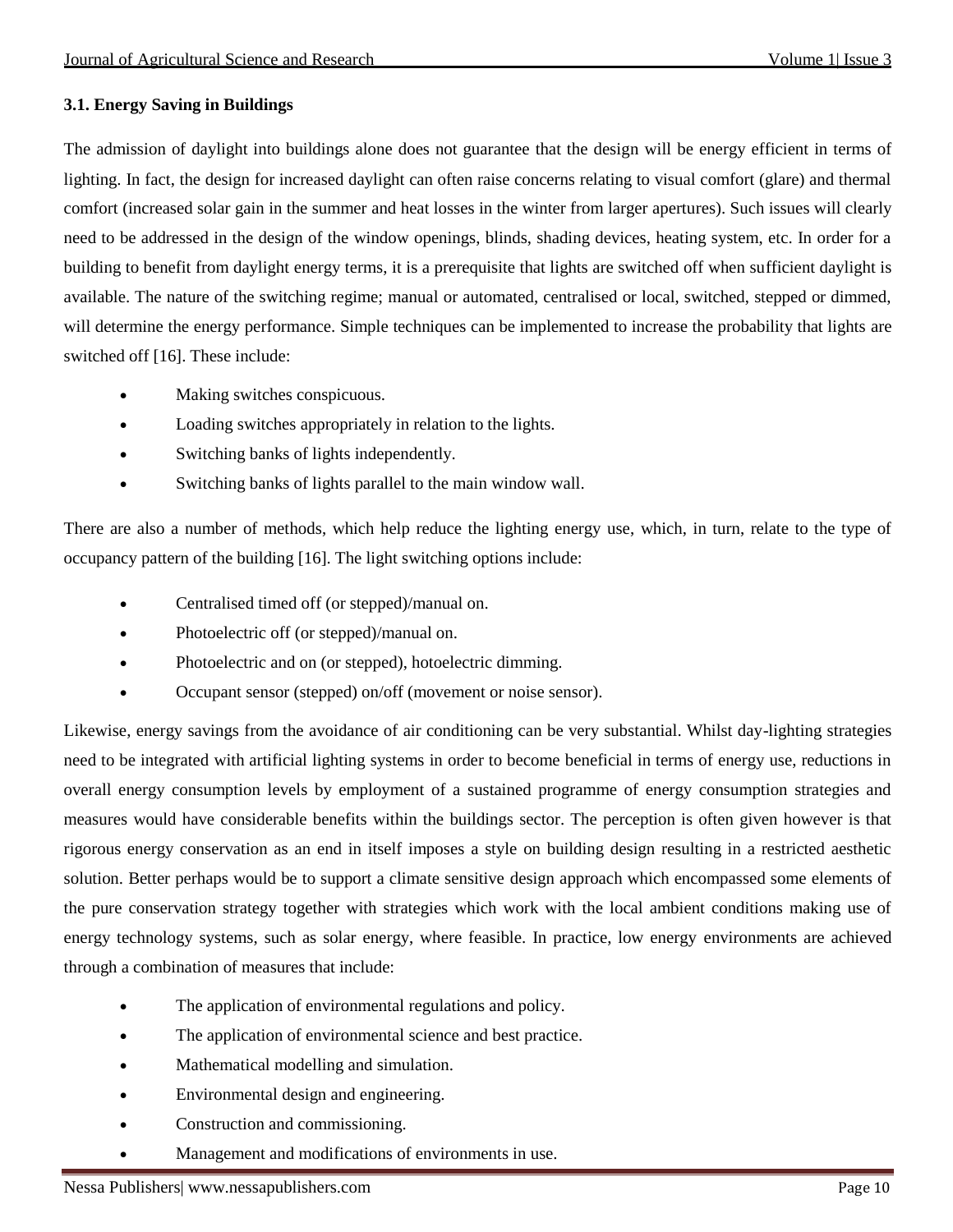While the overriding intention of passive solar energy design is to achieve a reduction in purchased energy consumption, the attainment of significant savings is in doubt. The non-realisation of potential energy benefits is mainly due to the neglect of the consideration of post-occupancy user and management behaviour by energy scientists and designers alike. Buildings consume energy mainly for cooling, heating and lighting as shown in Table 2. The energy consumption shown in the table was based on the assumption that the building operates within ASHRAE-thermal comfort zone during the cooling and heating periods [17]. Most of the buildings incorporate energy efficient passive cooling, solar control, photovoltaic, lighting and day lighting, and integrated energy systems. It is well known that thermal mass with night ventilation can reduce the maximum indoor temperature in buildings in summer [18]. Hence, comfort temperatures may be achieved by proper application of passive cooling systems. However, energy can also be saved if an air conditioning unit is used [19]. The reason for this is that in summer, heavy external walls delay the heat transfer from the outside into the inside spaces.

| <b>Passive Comfort</b>       | <b>Active Comfort</b>             | <b>Climatic zones</b> |                    |                 |                |
|------------------------------|-----------------------------------|-----------------------|--------------------|-----------------|----------------|
| <b>Measures</b>              | <b>Measures</b>                   | Mediterranean         | <b>Subtropical</b> | <b>Tropical</b> | <b>Desert</b>  |
| Natural ventilation          |                                   | 6                     | $\overline{7}$     | $\overline{7}$  | $\overline{7}$ |
|                              | Mechanical<br>ventilation         | $\overline{4}$        | 5                  | 6               | 6              |
| Night ventilation            |                                   | 6                     | $\overline{7}$     | $\overline{7}$  | $\overline{7}$ |
|                              | Artificial<br>cooling             | 3                     | 5                  | 5               | 6              |
| Evaporative cooling          |                                   | 3                     | $\overline{2}$     | $\overline{2}$  | $\overline{7}$ |
|                              | Free cooling                      | 5                     | 6                  | 6               | $\overline{7}$ |
| Heavy-weight<br>construction |                                   | 6                     | $\overline{2}$     | $\overline{2}$  | 6              |
| Light-weight<br>construction |                                   | $\overline{3}$        | 5                  | 5               | $\overline{4}$ |
|                              | Artificial<br>heating             | $\overline{4}$        | $\overline{0}$     | $\overline{0}$  | $\mathbf{1}$   |
| Solar heating                |                                   | 6                     | $\overline{0}$     | $\overline{0}$  | $\overline{0}$ |
|                              | Free heating                      | 5                     | $\overline{0}$     | $\overline{0}$  | $\overline{0}$ |
| Incidental heat              |                                   | $\overline{4}$        | $\boldsymbol{0}$   | $\overline{0}$  | $\overline{0}$ |
| Insulation/permeability      |                                   | 5                     | $\overline{0}$     | $\overline{0}$  | $\overline{4}$ |
| Solar control/shading        |                                   | 6                     | 6                  | 6               | $\overline{7}$ |
|                              | Daytime<br>artificial<br>lighting | 3                     | 3                  | $\overline{3}$  | $\overline{2}$ |
| Day lighting features        |                                   | 6                     | 5                  | 5               | $\overline{4}$ |

### **Table 2. Energy-saving in buildings**

 $* 0 =$  not important,  $4 =$  important, and  $7 =$  very important (importance is rated from 0 to 7).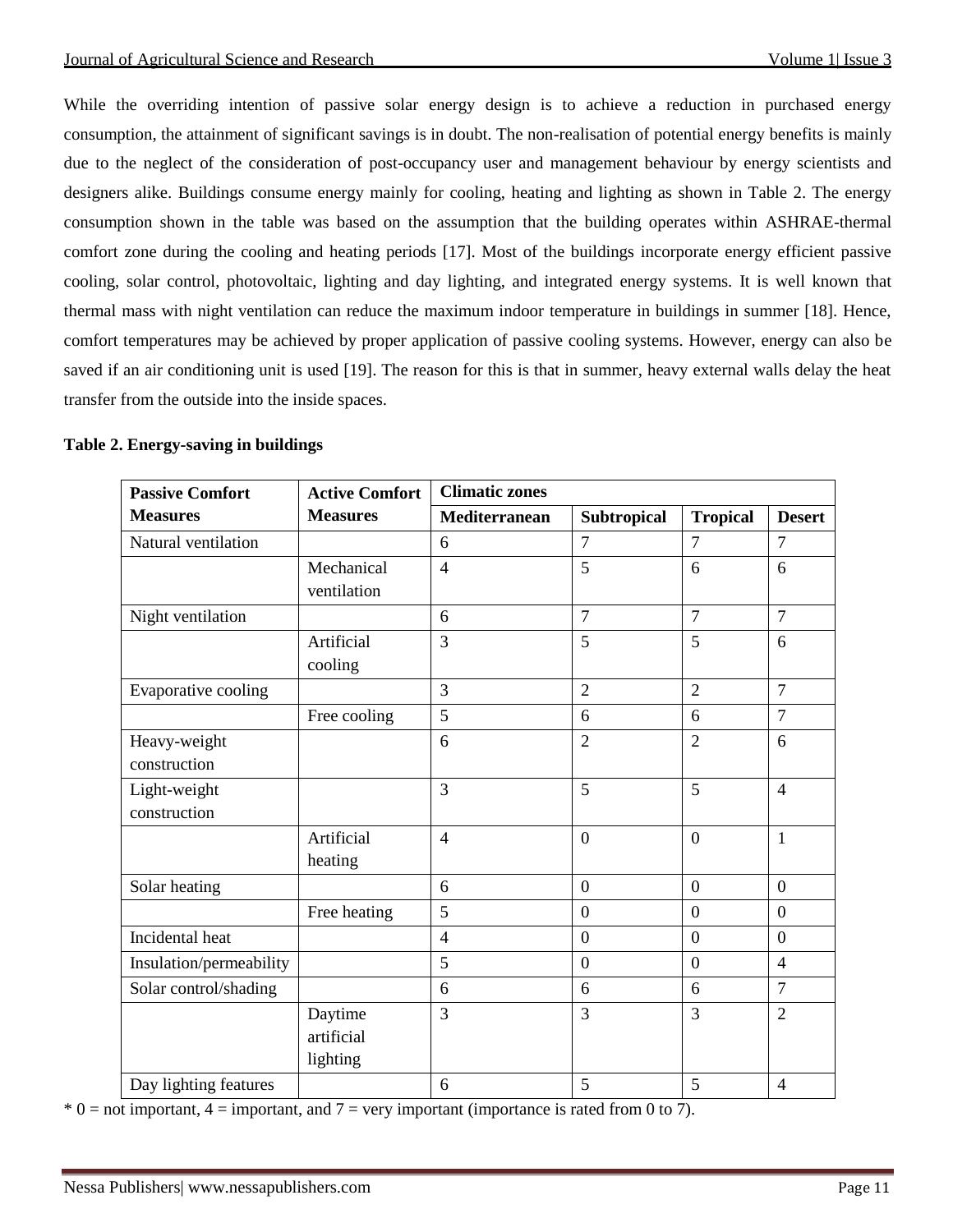Moreover, if the building has a lot of internal mass the increase in the air temperature is slow. This is because the penetrating heat raises the air temperature as well as the temperature of the heavy thermal mass. The result is a slow heating of the building in summer as the maximal inside temperature is reached only during the late hours when the outside air temperature is already low. The heat flowing from the inside heavy walls can be removed with good ventilation in the evening and night. The capacity to store energy also helps in winter, since energy can be stored in walls from one sunny winter day to the next cloudy one.

One can define four levels of thermal mass as follows:

- Light building: no thermal mass, e.g., a mobile home.
- Medium-light building: light walls, but heavy floor, e.g., cement tiles on concrete floor, and concrete ceiling.
- Semi-heavy building: heavy floor, ceiling and external walls (20 cm concrete blocks) but light internal partitions (Gypsums boards).
- Heavy building: heavy floor, ceiling, external and internal walls (10 cm concrete blocks, with plaster on both sides).
- The exact reduction in the maximum indoor temperature depends on the amount of thermal mass, the rate of night ventilation, and the temperature swing between day and night.

### **3.2. Energy Efficiency and Architectural Expression**

The focus of the world's attention on environmental issues in recent years has stimulated response in many countries, which have led to a closer examination of energy conservation strategies for conventional fossil fuels. Buildings are important consumers of energy and thus important contributors to emissions of greenhouse gases into the global atmosphere. The development and adoption of suitable renewable energy technology in buildings has an important role to play. A review of options indicates benefits and some problems [20-29]. There are two key elements to the fulfilling of renewable energy technology potential within the field of building design; first the installation of appropriate skills and attitudes in building design professionals and second the provision of the opportunity for such people to demonstrate their skills. This second element may only be created when the population at large and clients commissioning building design in particular, become more aware of what can be achieved and what resources are required.

Terms like passive cooling or passive solar use mean that the cooling of a building or the exploitation of the energy of the sun is achieved not by machines but by the building's particular morphological organisation. Hence, the passive approach to themes of energy savings is essentially based on the morphological articulations of the constructions. Passive solar design, in particular, can realise significant energy and cost savings. For a design to be successful, it is crucial for the designer to have a good understanding of the use of the building. Few of the buildings had performed as expected by their designers. To be more precise, their performance had been compromised by a variety of influences related to their design, construction and operation. However, there is no doubt that the passive energy approach is certainly the one that, being supported by the material shape of the buildings has a direct influence on architectural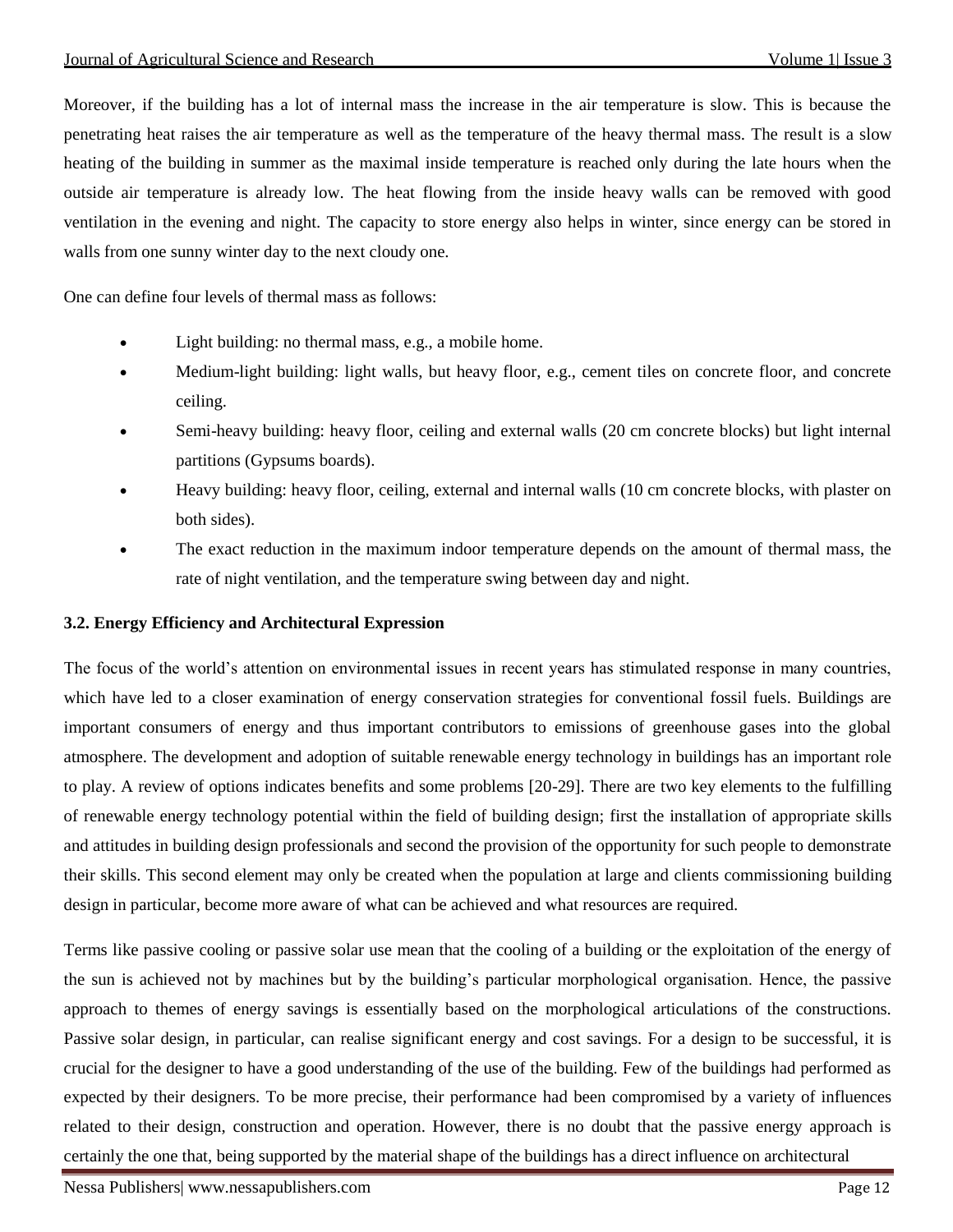language and most greatly influences architectural expressiveness [30]. Furthermore, form is a main tool in architectural expression. To give form to the material things that one produces is an ineluctable necessity. In architecture, form, in fact, summarises and gives concreteness to its every value in terms of economy, aesthetics, functionality and, consequently, energy efficiency [31]. The target is to enrich the expressive message with forms producing an advantage energy-wise. Hence, form, in its geometric and material sense, conditions the energy efficiency of a building in its interaction with the environment. It is, then, very hard to extract and separate the parameters and the elements relative to this efficiency from the expressive unit to which they belong. By analysing energy issues and strategies by means of the designs, of which they are an integral part, one will, more easily, focus the attention on the relationship between these themes, their specific context and their architectural expressiveness. Many concrete examples and a whole literature have recently grown up around these subjects and the wisdom of forms and expedients that belong to millennia-old traditions has been rediscovered. Such a revisiting, however, is only, or most especially, conceptual, since it must be filtered through today's technology and needs; both being almost irreconcilable with those of the past. Two among the historical concepts are of special importance. One is rooted in the effort to establish rational and friendly strategic relations with the physical environment, while the other recognises the interactions between the psyche and physical perceptions in the creation of the feeling of comfort. The former, which may be defined as an alliance with the environment deals with the physical parameters involving a mixture of natural and artificial ingredients such as soil and vegetation, urban fabrics and pollution [32]. The most dominant outside parameter is, of course, the sun's irradiation, our planet's primary energy source. All these elements can be measured in physical terms and are therefore the subject of science. Within the second concept, however, one considers the emotional and intellectual energies, which are the prime inexhaustible source of renewable power [33]. In this case, cultural parameters, which are not exactly measurable, are involved. However, they represent the very essence of the architectural quality. Objective scientific measurement parameters tell us very little about the emotional way of perceiving, which influences the messages of human are physical sensorial organs. The perceptual reality arises from a multitude of sensorial components; visual, thermal, acoustic, olfactory and kinaesthetics. It can, also, arise from the organisational quality of the space in which different parameters come together, like the sense of order or of serenity. Likewise, practical evaluations, such as usefulness, can be involved too. The evaluation is a wholly subjective matter, but can be shared by a set of experiencing persons [33]. Therefore, these cultural parameters could be different in different contexts in spite of the inexorable levelling on a planet- wide scale. However, the parameters change in the anthropological sense, not only with the cultural environment, but also in relation to function. The scientifically measurable parameters can, thus, have their meanings very profoundly altered by the non-measurable, but describable, cultural parameters.

However, the low energy target also means to eliminate any excess in the quantities of material and in the manufacturing process necessary for the construction of our built environment. This claims for a more sober, elegant and essential expression, which is not jeopardising at all, but instead enhancing, the richness and preciousness of architecture, while contributing to a better environment from an aesthetic viewpoint [34]. Arguably, the most successful designs were in fact the simplest. Paying attention to orientation, plan and form can have far greater impact on energy performance than opting for elaborate solutions [35]. However, a design strategy can fail when those responsible for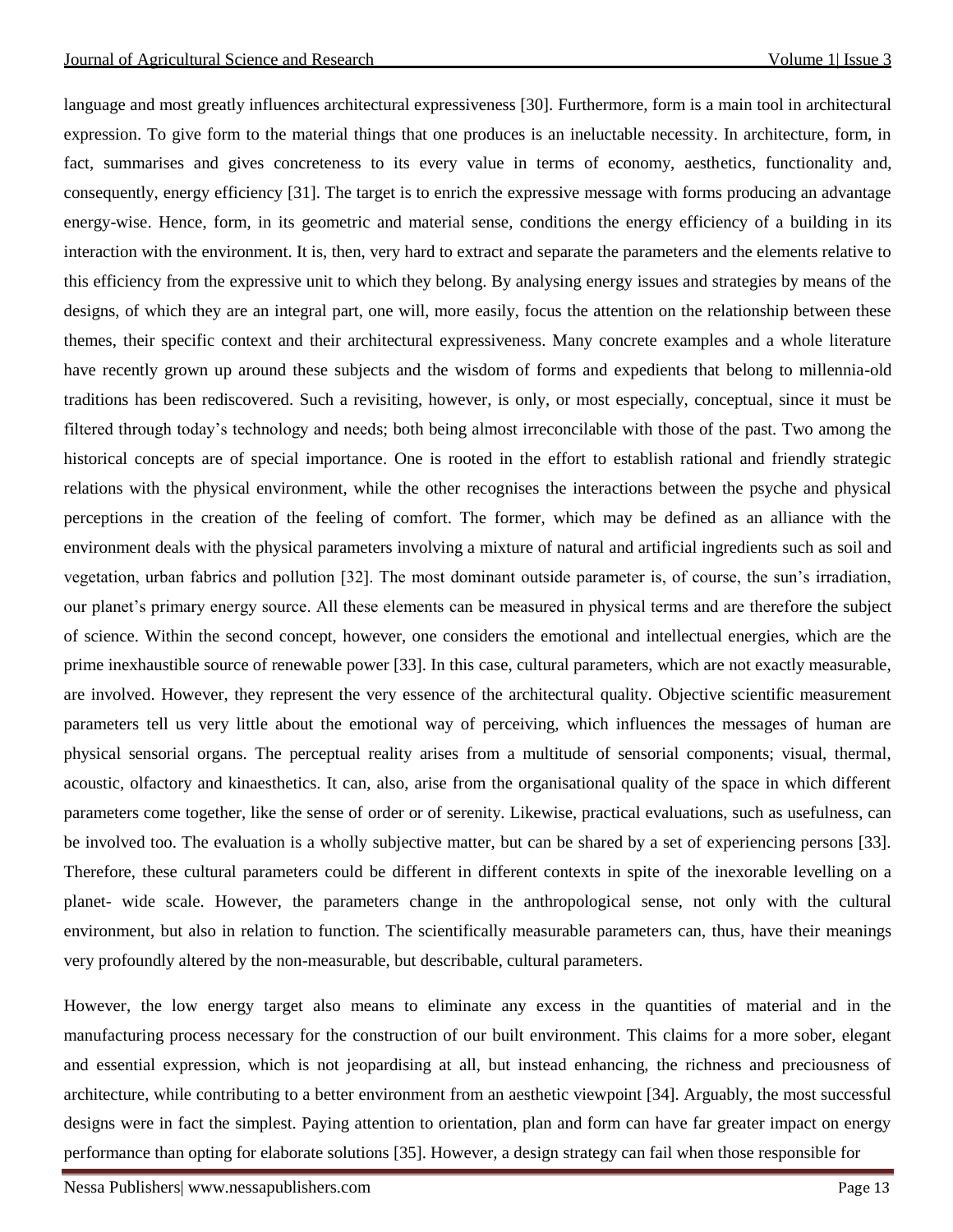specifying materials for example, do not implement the passive solar strategy correctly. Similarly, cost-cutting exercises can seriously upset the effectiveness of a design strategy. Therefore, it is imperative that a designer fully informs key personnel, such as the quantity surveyor and client, about their design and be prepared to defend it. Therefore, the designer should have an adequate understanding of how the occupants or processes, such as ventilation, would function within the building. Thinking through such processes in isolation without reference to others can lead to conflicting strategies, which can have a detrimental impact upon performance. Likewise, if the design intent of the building is not communicated to its occupants, there is a risk that they will use it inappropriately, thus, compromising its performance. Hence, the designer should communicate in simple terms the actions expected of the occupant to control the building. For example, occupants should be well informed about how to guard against summer overheating. If the designer opted for a simple, seasonally adjusted control; say, insulated sliding doors were to be used between the mass wall and the internal space. The lesson here is that designers must be prepared to defend their design such that others appreciate the importance and interrelationship of each component. A strategy will only work if each individual component is considered as part of the bigger picture. Failure to implement a component or incorrect installation, for example, can lead to failure of the strategy and consequently, in some instances, the building may not liked by its occupants due to its poor performance.

### **3.3. Sustainable Practices**

Within the last decade sustainable development and building practices have acquired great importance due to the negative impact of various development projects on the environment. In line with a sustainable development approach, it is critical for practitioners to create a healthy, sustainable built environment [36-37]. In Europe, 50 % of material resources taken from nature are building-related, over 50 % of national waste production comes from the building sector and 40 % of energy consumption is building-related [38]. Therefore, more attention should be directed towards establishing sustainable guidelines for practitioners. Furthermore, the rapid growth in population has led to active construction that, in some instances, neglected the impact on the environment and human activities. At the same time, the impact on the traditional heritage, an often-neglected issue of sustainability, has not been taken into consideration, despite representing a rich resource for sustainable building practices.

Sustainability has been defined as the extent to which progress and development should meet the need of the present without compromising the ability of the future generations to meet their needs [38]. This encompasses a variety of levels and scales ranging from economic development and agriculture, to the management of human settlements and building practices. This general definition was further developed to include sustainable building practices and management of human settlements. The following issues were addressed during the Rio Earth Summit in 1992 [39]:

- The use of local materials and indigenous building sources.
- Incentive to promote the continuation of traditional techniques, with regional resources and self-help strategies.
- Regulation of energy-efficient design principles.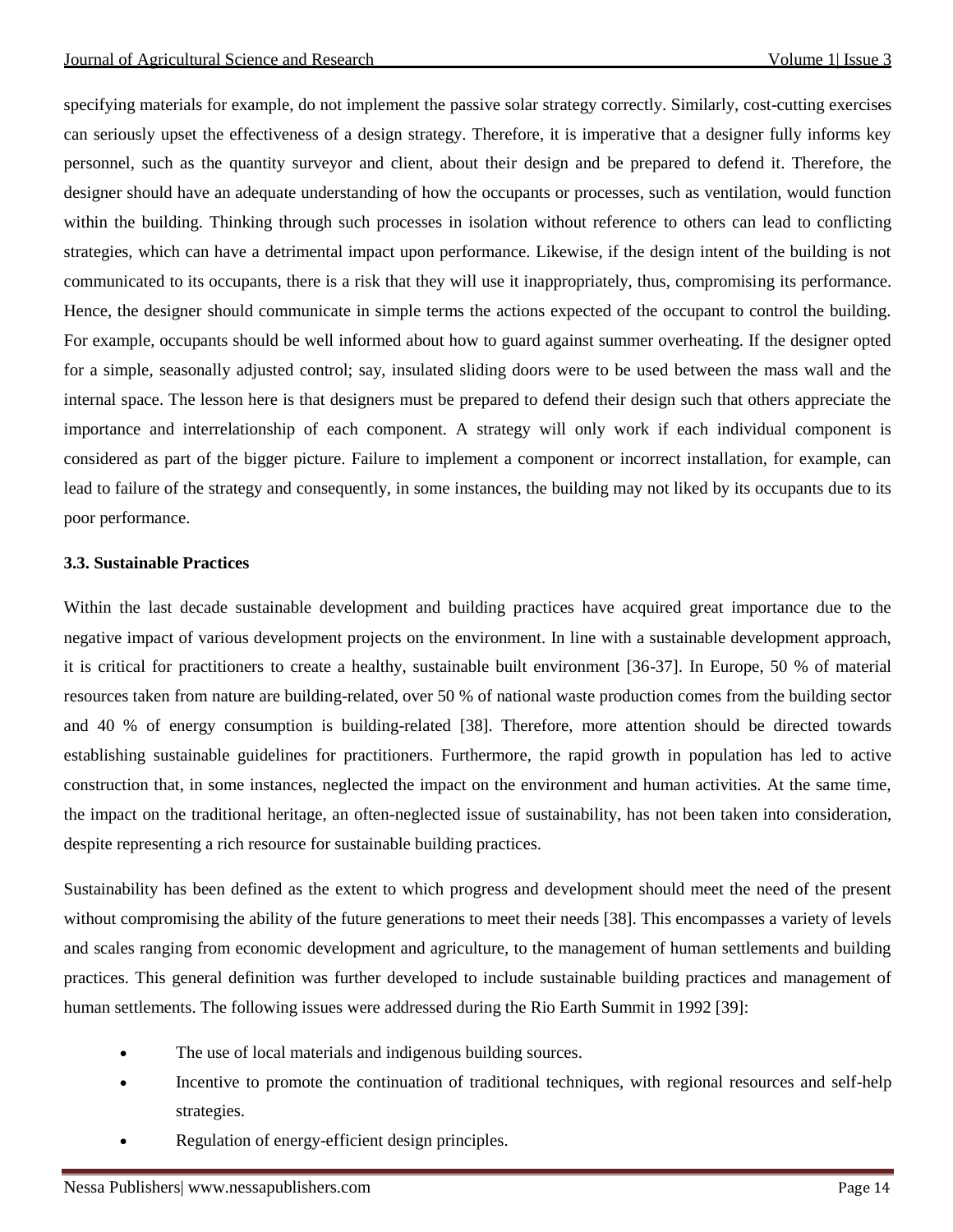- International information exchange on all aspects of construction related to the environment, among architects and contractors, particularly non-conventional resources.
- Exploration of methods to encourage and facilitate the recycling and reuse of building materials, especially those requiring intensive energy use during manufacturing, and the use of clean technologies.

The objectives of the sustainable building practices aim to:

- Develop a comprehensive definition of sustainability that includes socio-cultural, bio-climate, and technological aspects.
- Establish guidelines for future sustainable architecture.
- Predict the  $CO<sub>2</sub>$  emissions in buildings.
- The proper architectural measure for sustainability is efficient, energy use, waste control, population growth, carrying capacity, and resource efficiency.
- Establish methods of design that conserve energy and natural resources.

A building inevitably consumes materials and energy resources. The technology is available to use methods and materials that reduce the environmental impacts, increase operating efficiency, and increase durability of buildings. Literature on green buildings reveals a number of principles that can be synthesised in the creation of the built environment that is sustainable. According to Lobo [40], these are: land development, building design and construction, occupant considerations, life cycle assessment, volunteer incentives and marketing programmes, facilitate reuse and remodelling, and final disposition of the structure. These parameters and many more are essential for analysis, making them an important element of the design decision-making process.

Today, architects should prepare for this as well as dealing with existing buildings with many unfavourable urban environmental factors, such as many spaces have no choice of orientation, and, often, set in noisy streets with their windows opening into dusty and polluted air and surrounding buildings overshadowing them.

# **3.4. Buildings and CO<sup>2</sup> Emission**

To achieve carbon dioxide, CO2, emission targets, more fundamental changes to building designs have been suggested [41]. The actual performance of buildings must also be improved to meet the emission targets. To this end, it has been suggested that the performance assessment should be introduced to ensure that the quality of construction, installation and commissioning achieve the design intent. Air-tightness and the commissioning of plant and controls are the main two elements of assessing  $CO<sub>2</sub>$  emission. Air-tightness is important as uncontrolled air leakage wastes energy. Uncertainties over infiltration rates are often the reason for excessive design margins that result in oversized and inefficient plants. On the other hand, commissioning to accept procedures would significantly improve energy efficiency. The slow turnover in the building stock means that improved performance of new buildings will only cut CO<sup>2</sup> emissions significantly in the long term. Consequently, the performance of existing buildings must be improved.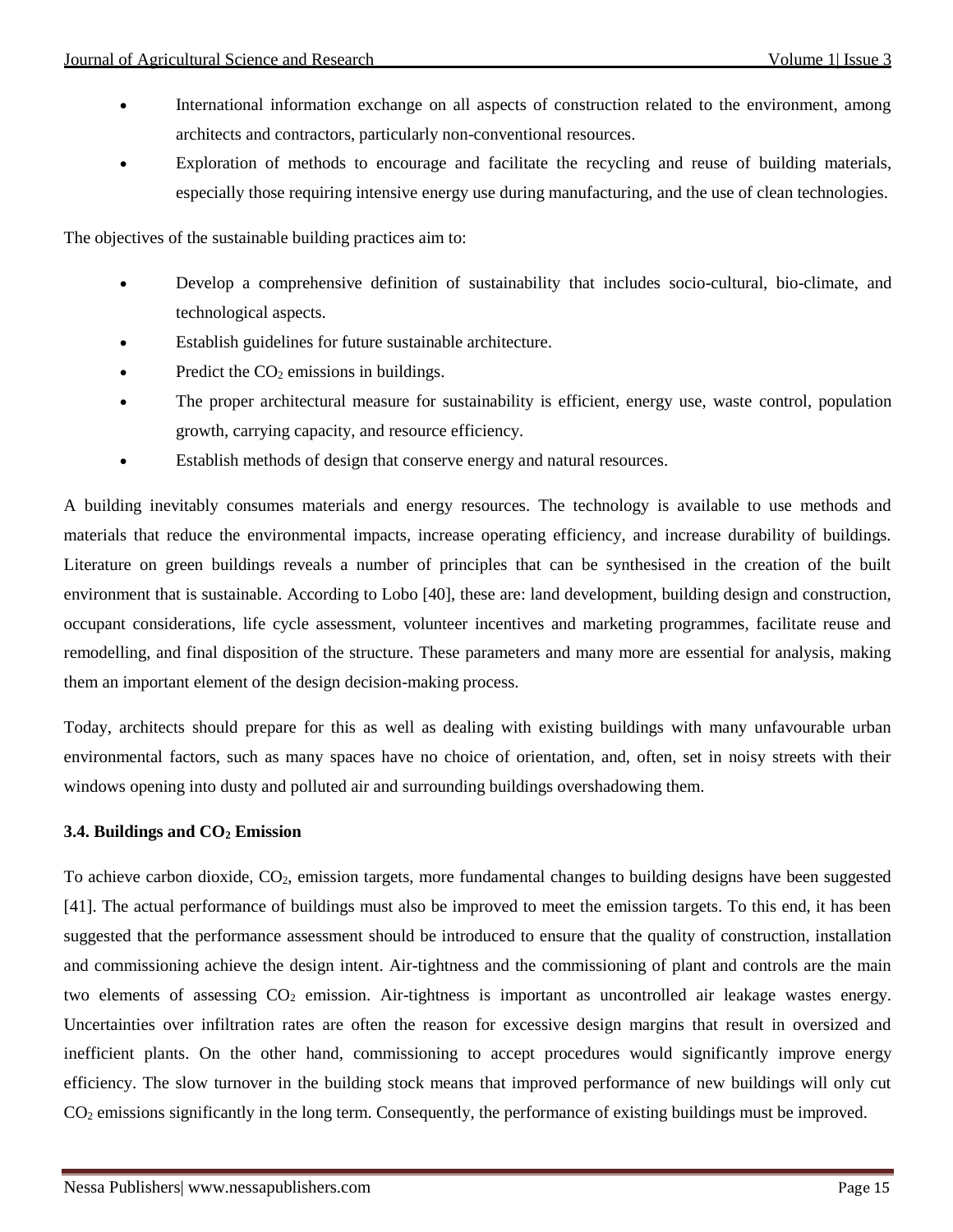For example, improving 3 % of existing buildings would be more effective in cutting emissions than, say, improving the fabric standards for new non-domestic buildings and improving the efficiency of new air conditioning and ventilation systems [42]. A reduction in emissions arising from urban activities can, however, only be achieved by a combination of energy efficiency measures and a move away from fossil fuels.

### **3.5. Low Energy Buildings**

There is no single, simple formula for achieving low energy buildings. The basic principle is to minimise energy demand and to optimise energy supply through a greater reliance on local and renewable resources. Cities need to take a close look at how to make more efficient use of resources while fulfilling the needs of the people. An energy dimension should be included in the development process to measure the sustainability of urban and building design and growth planning models. Previous experience in public transport systems indicates that density is conductive to profitability and efficiency [43]. A compact urban form with vertical zoning through multi-level and multi-functional urban clusters may be an efficient option for high-density living. There are, however, opportunities for high-density cities to explore and develop effective energy technologies, which can take full advantage of the concentrated loads and high-rise context, such as using district energy systems and vertical landscapes. Designing and constructing low energy buildings require the design team to follow an energy design process that considers how the building envelope and systems work together [44].

As low energy design is becoming more and more complicated, there is a need to develop analytical methods and skills, such as simulation and modelling techniques, for the evaluation of energy performance of buildings and the analysis of design options and approaches [45]. Kausch [46] pointed out that low energy building design is compatible with a wide range of architectural styles. Studio Nicoletti [47] also illustrated the methods of architectural expression for low energy buildings in their projects. For high-density conditions, some of their methods are still valid but adaptation or modification may be needed to satisfy the local requirements. Climate consideration is a key element and starting point for formulating building and urban design principles that aim at minimising the use of energy for environmental control. In densely populated areas, analysis of the climatic and solar conditions is critical for the design optimisation. It should be noted that in urban areas, the group of buildings would in fact modify the climatic conditions surrounding it.

Measures to maximise the use of high-efficiency generation plants and on-site renewable energy resources are important for raising the overall level of energy efficiency. For renewable energy systems, energy storage is still the major technical constraint to their applications [48]. Loads concentration in high-density cities might provide opportunities for better utilisation of renewable energy systems. At present, lack of incentives and shortage of land and space are the key factors limiting the deployment of renewable energy systems. High-rise buildings and high population density make it difficult to find suitable locations for solar collectors and equipment. As the demand for heating energy is relatively low in many buildings because of the warm climate throughout the year, the economic advantage of directly using solar heat is weakened. To promote renewables, it is necessary to create new development patterns and shift from a centralised view of energy sector to a regional perspective [49]. One important aspect often being overlooked is the raising of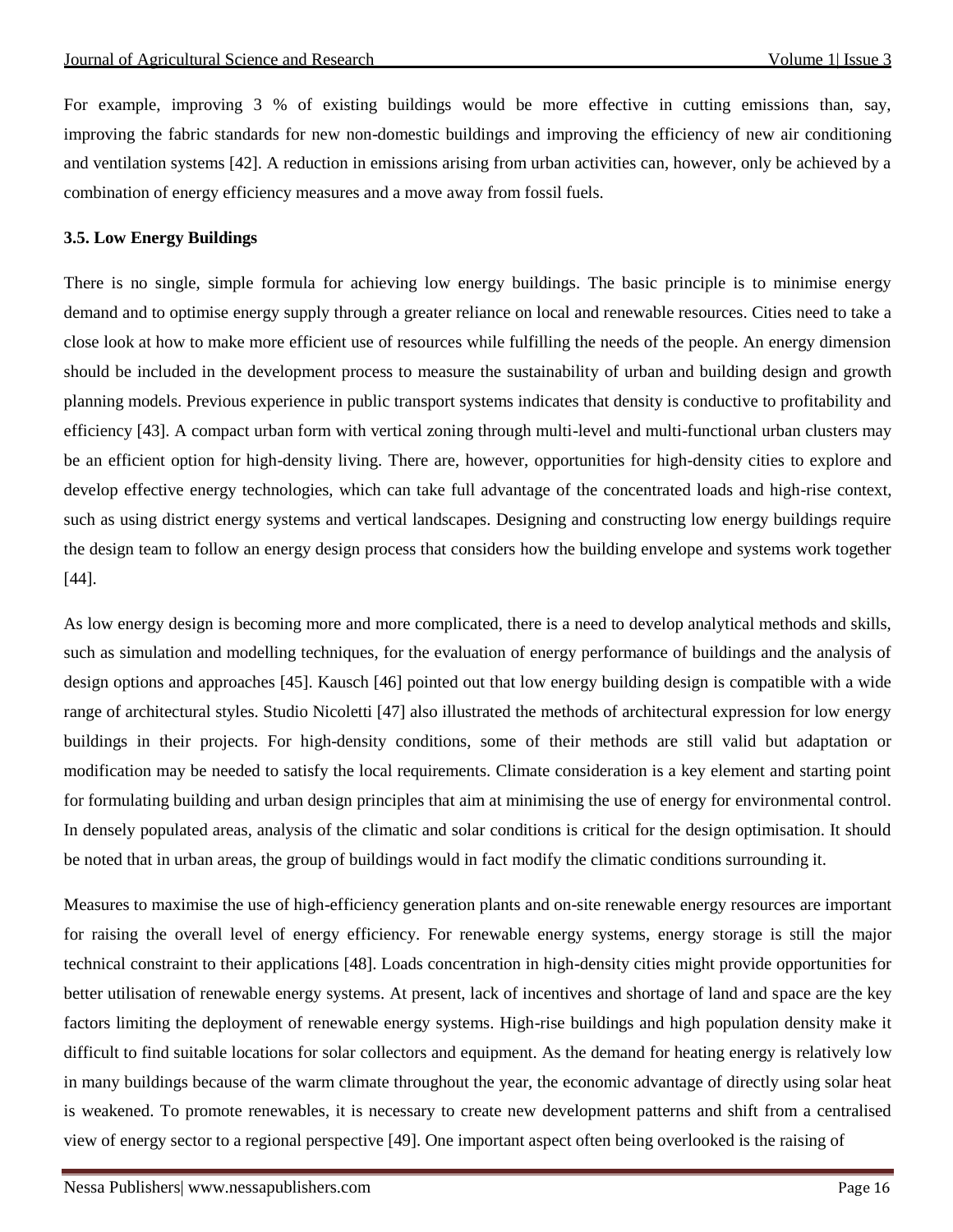awareness and the education about low energy design. More efforts are needed to educate the people and establish the culture so that more people would accept and consider low energy buildings an important element of their living and working environment. It is important to recognise that solutions to the energy problems are not simply a matter of applying technology and enforcement through legislation [50]. It requires public awareness and participation as well. Therefore, measures to promote public awareness and education are crucial for the implementation of energy efficiency and renewable energy policies.

In summary, achieving low energy building requires comprehensive strategy that covers; not only building designs, but also considers the environment around them in an integral manner. Major elements for implementing such a strategy are as follows.

# **3.5.1. Efficiency use of energy**

- Climate responsiveness of buildings.
- Good urban planning and architectural design.
- Good housekeeping and design practices.
- Passive design and natural ventilation.
- Use landscape as a means of thermal control.
- Energy efficiency lighting.
- Energy efficiency air conditioning.
- Energy efficiency household and office appliances.
- Heat pumps and energy recovery equipment.
- Combined cooling systems.
- Fuel cells development.

# **3.5.2. Utilise renewable energy**

- Photovoltaics.
- Wind energy.
- Small hydros (Table 3).
- Waste-to-energy.
- Landfill gas.
- Biomass energy.
- Biofuels.

# **3.5.3. Reduce transport energy**

- Reduce the need to travel.
- Reduce the level of car reliance.
- Promote walking and cycling.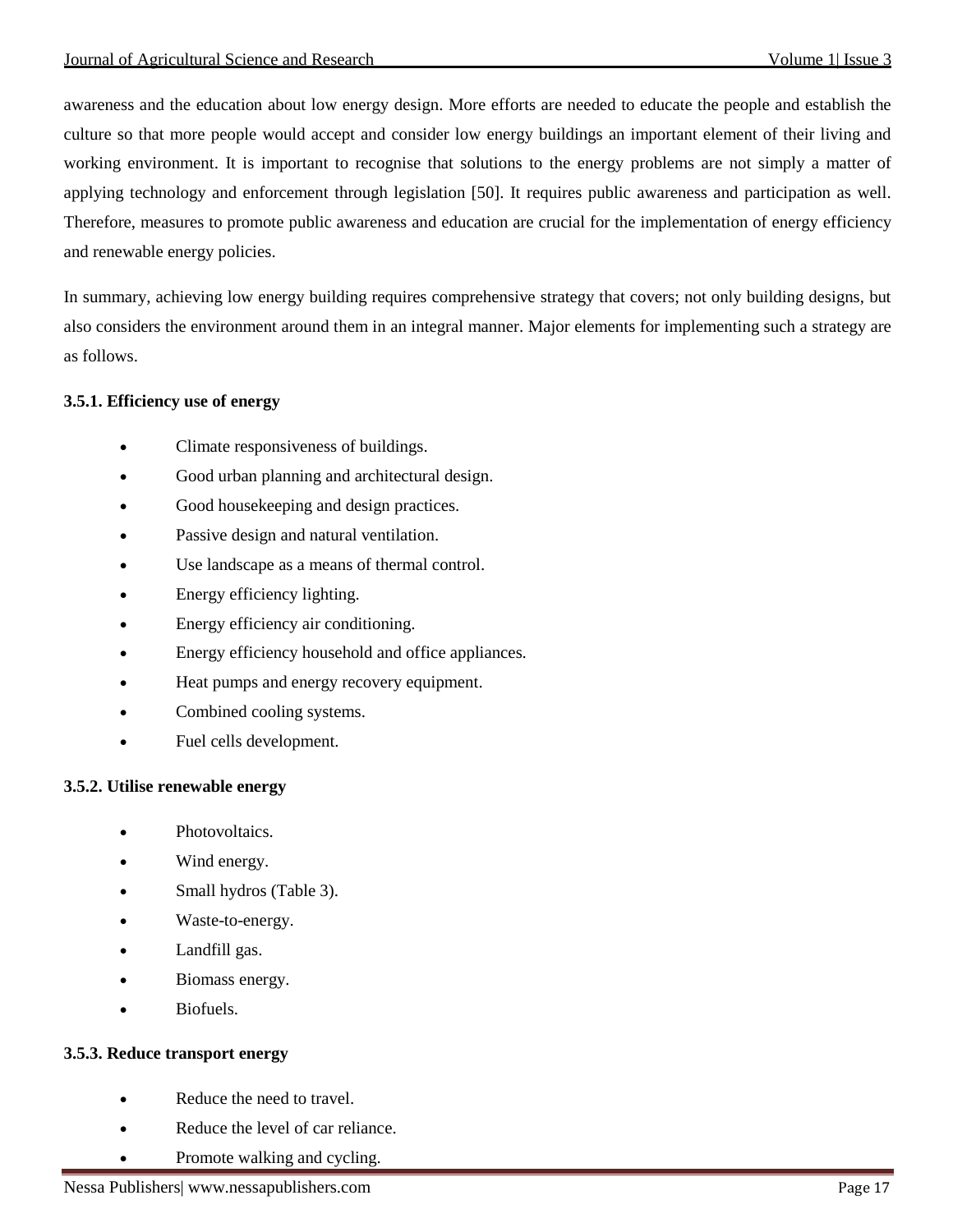- Use efficient public mass transport.
- Alternative sources of energy and fuels.

### **3.5.4. Increase awareness**

- Promote awareness and education.
- Encourage good practices and environmentally sound technologies.
- Overcome institutional and economic barriers.
- Stimulate energy efficiency and renewable energy markets.

### **4. Discussion**

A number of years of data on the solar radiation on horizontal surface, sunshine duration, and wind speed in Sudan have been compiled, evaluated and presented in this study. Measurements of global solar radiation on horizontal surface at 16 stations for couples of years are compared with predictions made by several independent methods. In the first method, Angstrom formula was used to correlate relative global solar irradiance to the corresponding relative duration of bright sunshine. Regression coefficients are obtained and used for prediction global solar irradiance. The predicted values were consistent with measured values  $(\pm 8.01 \%)$  variation). In the second method, by Barbaro et al., sunshine duration, and minimum air mass were used to derive an empirical correlation for the global radiation. The predicted values compared well with measured values  $(\pm 12 \%$  variation). The diffuse solar irradiance is estimated using Page's, Lui and Jordan's correlations. The results of the two formulas have a close agreement. Radiation map of Sudan was prepared from the estimated radiation values. The annual daily mean global radiation ranges from 3.05 - 7.62 kWhm<sup>-2</sup> per day. Routine wind data from 70 stations were analysed. Monthly average wind speeds, and average powers were determined for each station. The derived annual average speeds range from  $1.53$  to  $5.07 \text{ ms}^{-1}$ . Maximum extractable average wind powers were found to vary between 1.35 and 49.5 Wm<sup>-2</sup>. Wind map of Sudan was also prepared (Figure 1).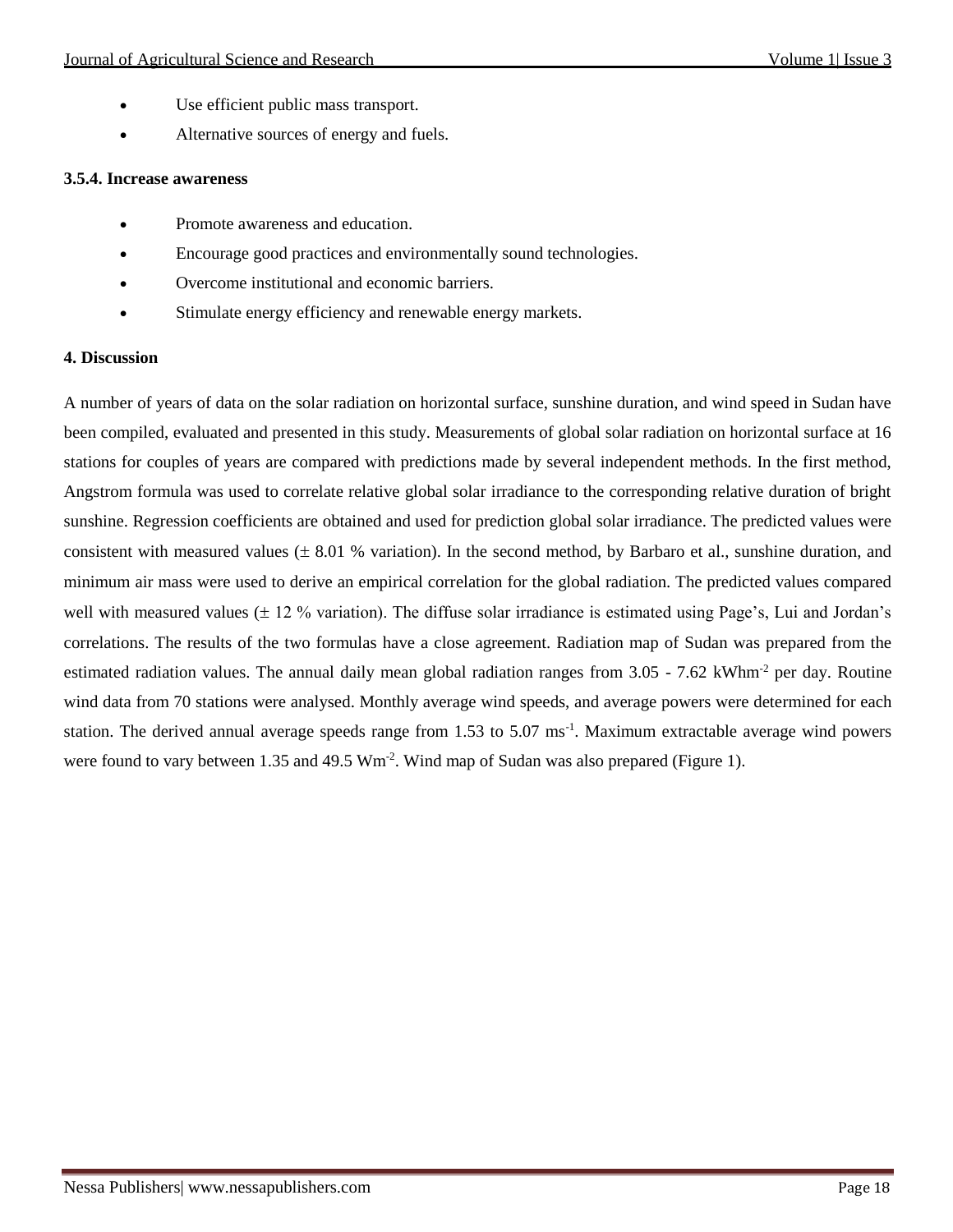

Figure 1. Annual average wind speeds of Sudan  $(ms^{-1})$ .

Figure 2 Yearly wind probability density ( $k = 1.99$ ,  $c = 7.81 \text{ms}^{-1}$ . Figure 3 Schematic of the construction of the wind pump.



Figure 2. Yearly wind probability density  $(k = 1.99, c = 7.81 \text{ms}^{-1})$ .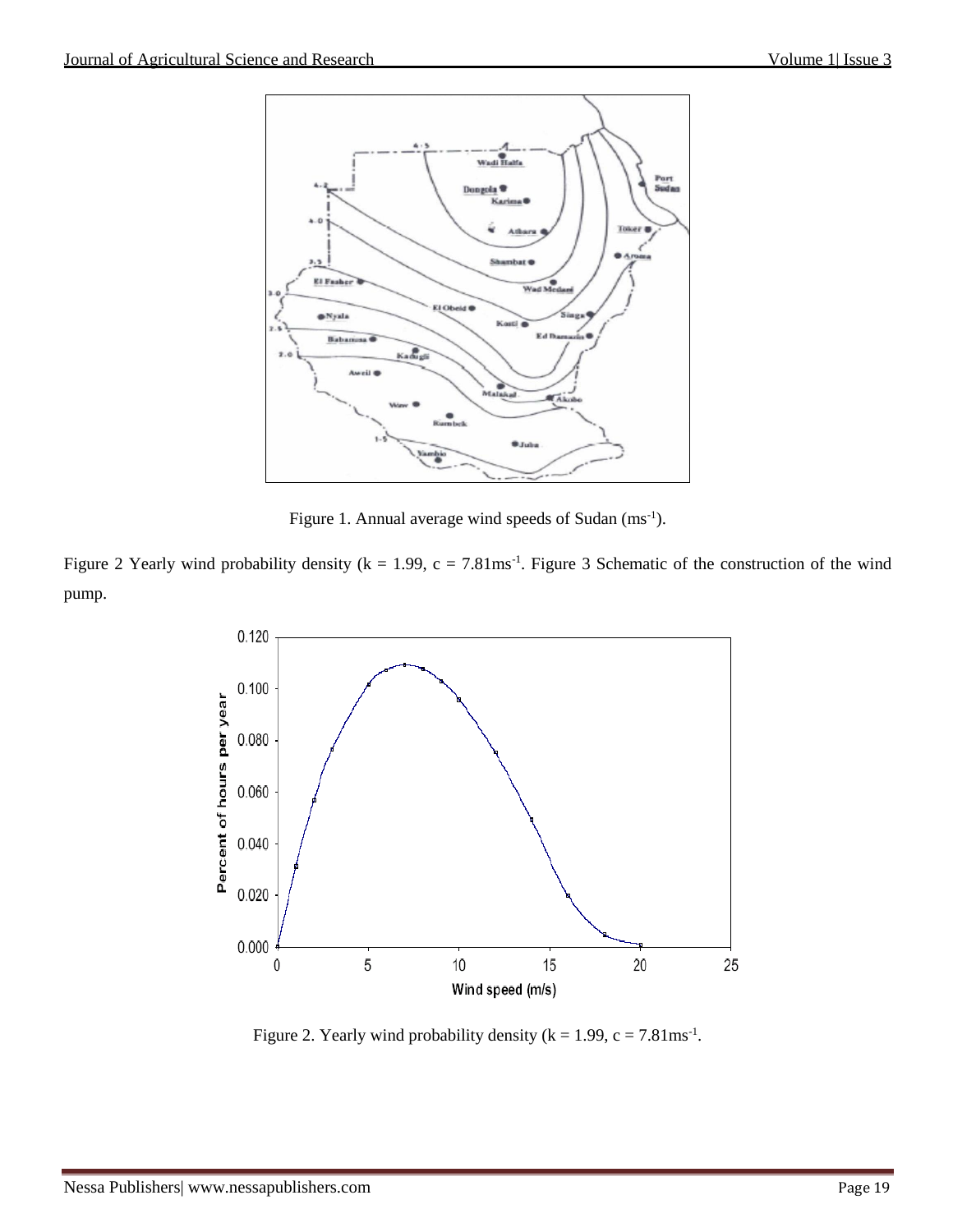# **Table 3. Recent assessments of comparative costs of turbine and diesel pump**

| Year                            | $\bf{0}$ | $\mathbf{1}$ | $\boldsymbol{2}$ | $\mathbf{3}$ | $\overline{\mathbf{4}}$ | 5      | 6                        | $\overline{7}$           | 8       | 9       | 10      | 11      | 12      |
|---------------------------------|----------|--------------|------------------|--------------|-------------------------|--------|--------------------------|--------------------------|---------|---------|---------|---------|---------|
| Water                           |          |              |                  |              |                         |        |                          |                          |         |         |         |         |         |
| Current                         |          |              |                  |              |                         |        |                          |                          |         |         |         |         |         |
| Turbine                         |          |              |                  |              |                         |        |                          |                          |         |         |         |         |         |
| Cost                            | 6750     |              |                  |              |                         |        |                          |                          |         |         |         |         |         |
| Installation &                  | 450      |              |                  |              |                         |        |                          |                          |         |         |         |         |         |
| training                        |          |              |                  |              |                         |        |                          |                          |         |         |         |         |         |
| 3 yrs spares                    |          |              |                  |              | 972                     |        |                          | 972                      |         |         | 972     |         |         |
| Annual                          |          | 90           | 90               | 90           | 90                      | 90     | 90                       | 90                       | 90      | 90      | 90      | 90      | 90      |
| Maintenance                     |          |              |                  |              |                         |        |                          |                          |         |         |         |         |         |
| 3<br>yrs                        |          |              |                  |              | 90                      |        |                          | 90                       |         |         | 90      |         |         |
| maintenance                     |          |              |                  |              |                         |        |                          |                          |         |         |         |         |         |
| Annual cost                     | 7200     | 90           | 90               | 90           | 1152                    | 90     | 90                       | 1152                     | 90      | 90      | 1152    | 90      | 90      |
| Accumulatio                     | 7200     | 7290         | 7380             | 7470         | 8622                    | 8712   | 8802                     | 9954                     | 10044   | 10134   | 11286   | 11376   | 11466   |
| n Cost                          |          |              |                  |              |                         |        |                          |                          |         |         |         |         |         |
| 3"<br>Diesel                    |          |              |                  |              |                         |        |                          |                          |         |         |         |         |         |
| Pump                            |          |              |                  |              |                         |        |                          |                          |         |         |         |         |         |
| Cost                            | 2000     |              |                  |              |                         |        |                          |                          |         |         |         |         |         |
| Fuel                            |          | 1080         | 1080             | 1080         | 1080                    | 1080   | 1080                     | 1080                     | 1080    | 1080    | 1080    | 1080    | 1080    |
| Oil                             |          | 135          | 135              | 135          | 135                     | 135    | 135                      | 135                      | 135     | 135     | 135     | 135     | 135     |
| Grease                          |          | 6            | $6\,$            | 6            | 6                       | 6      | 6                        | $\sqrt{6}$               | 6       | 6       | 6       | 6       | 6       |
| $\&$<br><b>Spares</b>           |          |              | 200              | 400          | 400                     | 400    | 400                      |                          | 200     | 400     | 400     | 400     | 400     |
| Maintenance                     |          |              |                  |              |                         |        |                          |                          |         |         |         |         |         |
| Annual cost                     | 2000     | 1221         | 1421             | 1621         | 1621                    | 1621   | 1621                     | 1221                     | 1421    | 1621    | 1621    | 1621    | 1621    |
| Accumulatio                     | 2000     | 3221         | 4642             | 6263         | 7884                    | 9505   | 1112                     | 1234                     | 13768   | 15389   | 17010   | 18631   | 20252   |
| n Cost                          |          |              |                  |              |                         |        | 6                        | $\overline{7}$           |         |         |         |         |         |
| <b>WCT</b><br>$\qquad \qquad -$ | 5200     | 4069         | 2738             | 1207         | 738                     | $-793$ | $\overline{\phantom{a}}$ | $\overline{\phantom{a}}$ | $-3724$ | $-5255$ | $-5724$ | $-7255$ | $-8786$ |
| Diesel Pump                     |          |              |                  |              |                         |        | 2324                     | 2393                     |         |         |         |         |         |

Note: Figures shown in D.S \* 100.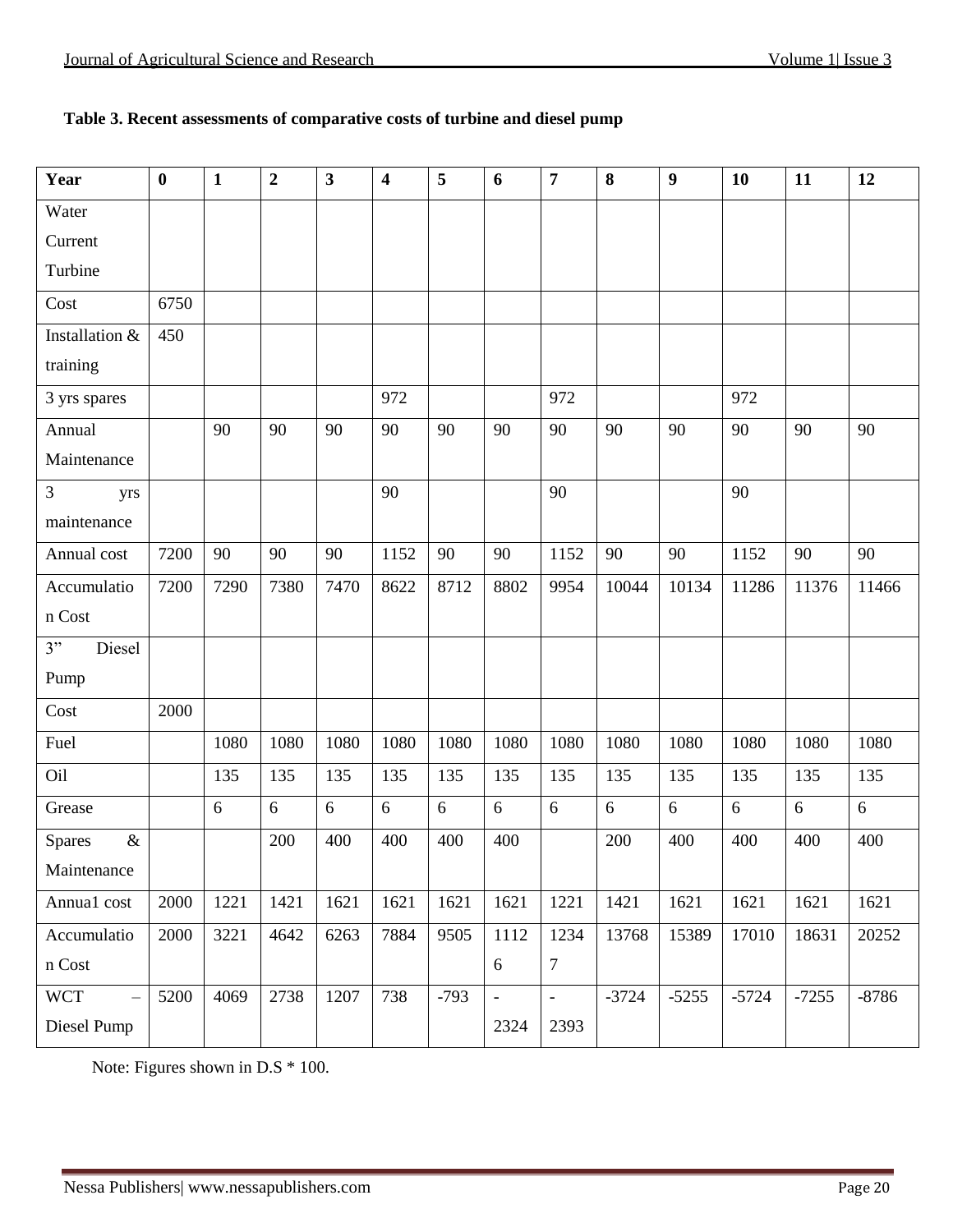

Figure 3. Schematic of the construction of the wind pump.

# **4.1. Factors Determine Consumption**

Forty years ago, wind pumps were very common in central Sudan. Unfortunately, they disappeared gradually due to scarce spare parts, lack of maintenance skills as well as stiff competition from relatively cheap diesel pumps. The government reintroduced wind pumps to counter the high prices of imported diesel fuel and the difficulties in transporting it to remote areas. The following factors determine energy consumption in Sudan:

### **4.1.1. Urban and Rural**

Substitution options for household energy in Sudan urban dwellings are electricity, LPG, kerosene/gasoline and fuelwood. Rural towns and villages are the viable consumers of wood and charcoal. Due to unavailability or unaffordability of fuelwood in these areas household consumption was shifted towards agriculture residues.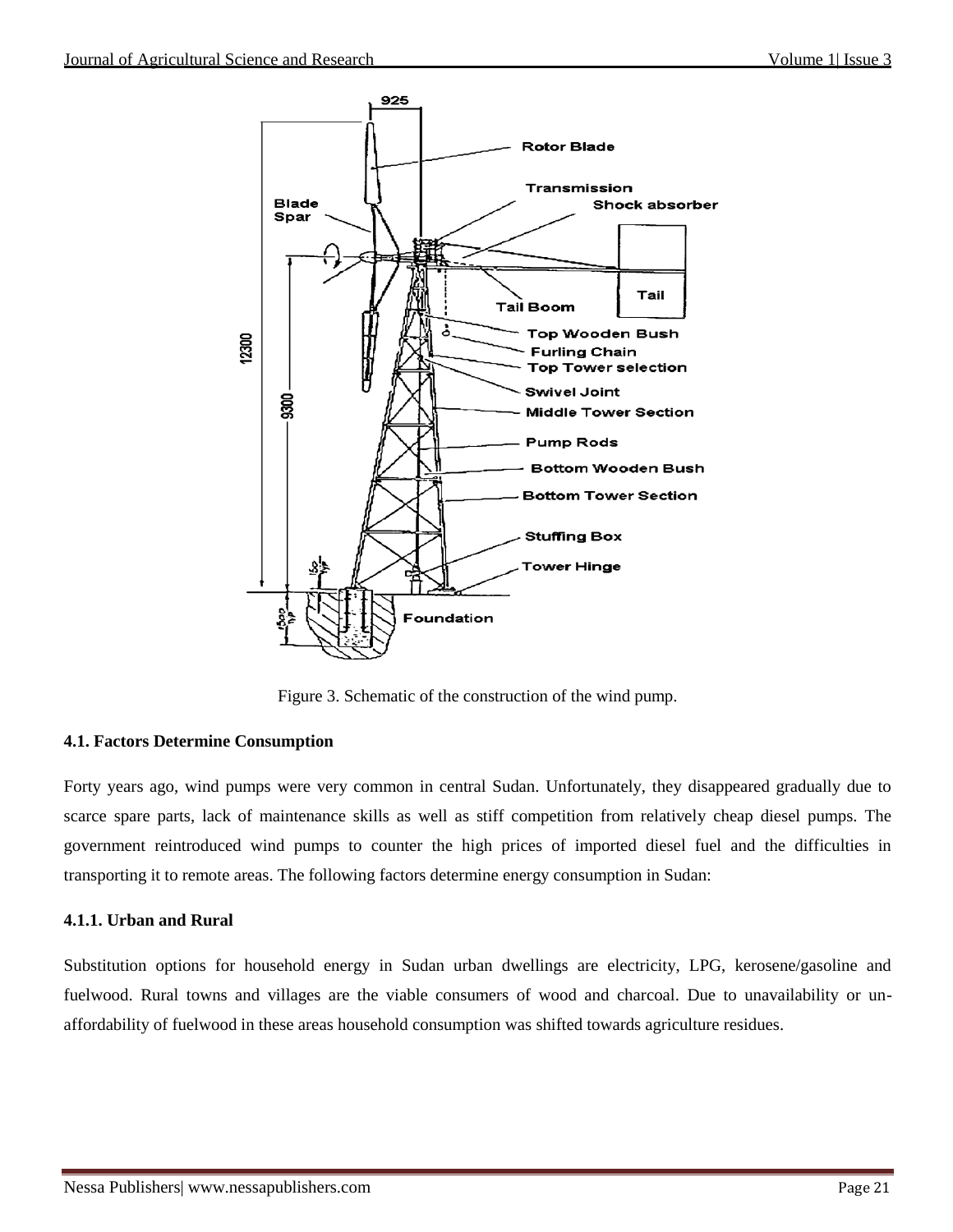## **4.1.2. Occupation**

Occupation pattern are different in urban/rural areas. Housewives consider themselves unemployed, through they are occupied by household management and children raising (especially in rural area) are active in farms assisting their husband.

## **4.1.3. Income**

Highest consumption of LPG and electricity is found in higher income households. For wood and charcoal the situation is the reverse, highest consumption by low-income group and lowest by high-income groups.

### **4.1.4. Education**

It is quite evident that the share of illiteracy developed from 2.4 % in high income households up to 58.9 % in rural low income in systematic matter which shows a direct correlation between level of income, mode of living and education (result of household survey 1994). In general illiteracy rates are higher among rural population compared to urban, with levels around 40–45 % except for Khartoum rural with 21 % illiterate.

### **4.1.5. Family Size**

The increase in energy supplies especially biomass was mainly observed due to population growth which directly related to family size.

Figure 4 Performance of the CWD 5000. Figure 5 Locally-manufactured wind pump installed at kilo 8 site.

### **4.2. Synthesis of the Renewable Energy**

Although the overall impact of renewables has been necessarily low, the experience has clearly demonstrated their potential as sustainable energy alternatives. There has been substantial learning in disseminating and managing various technologies on account of:

- Scale: with increasing numbers, teething problems have been overcome and better knowledge has been gained in different aspects related to planning, implementation, operation and maintenance.
- Indigenisation: through joint ventures with international industry, the technology transfer process has been facilitated, helping in developing local production capacities.
- Infrastructure: a strong infrastructure has been created over the years to provide the technical, operational and managerial support to intervention programmes. This includes research institutions, training agencies, NGOs, financial intermediaries, etc.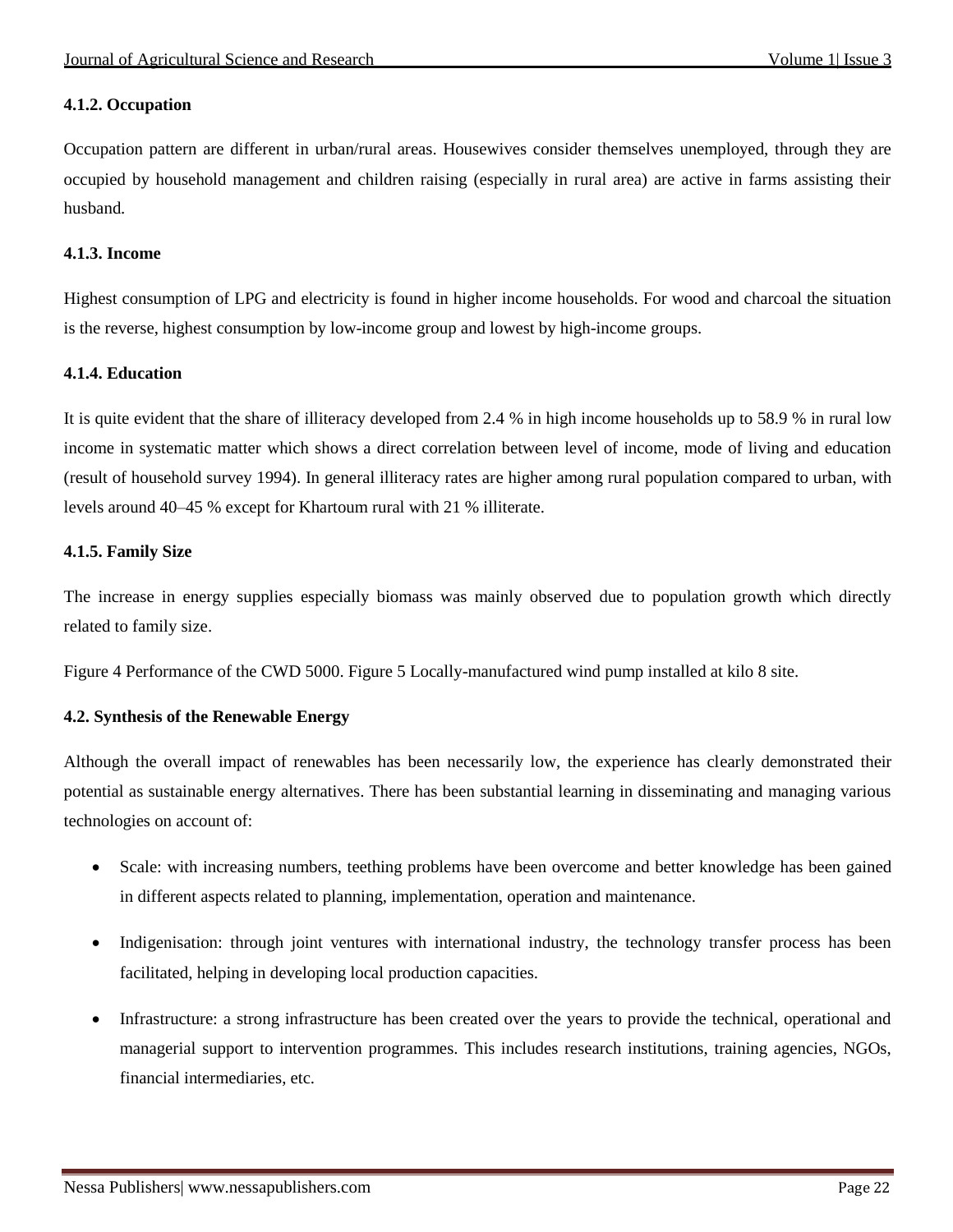

Figure 4. Performance of the CWD 5000.



Figure 5. Locally-manufactured wind pump installed at kilo 8 site.

Diverse strategies: though the whole renewable energy programme started with the same technology push approach, diversification occurred over a period of time in terms of strategies and to promote different technologies according to market conditions. Figure 6 Wind pump output and efficiency. Figure 7 Renewable systems over the world.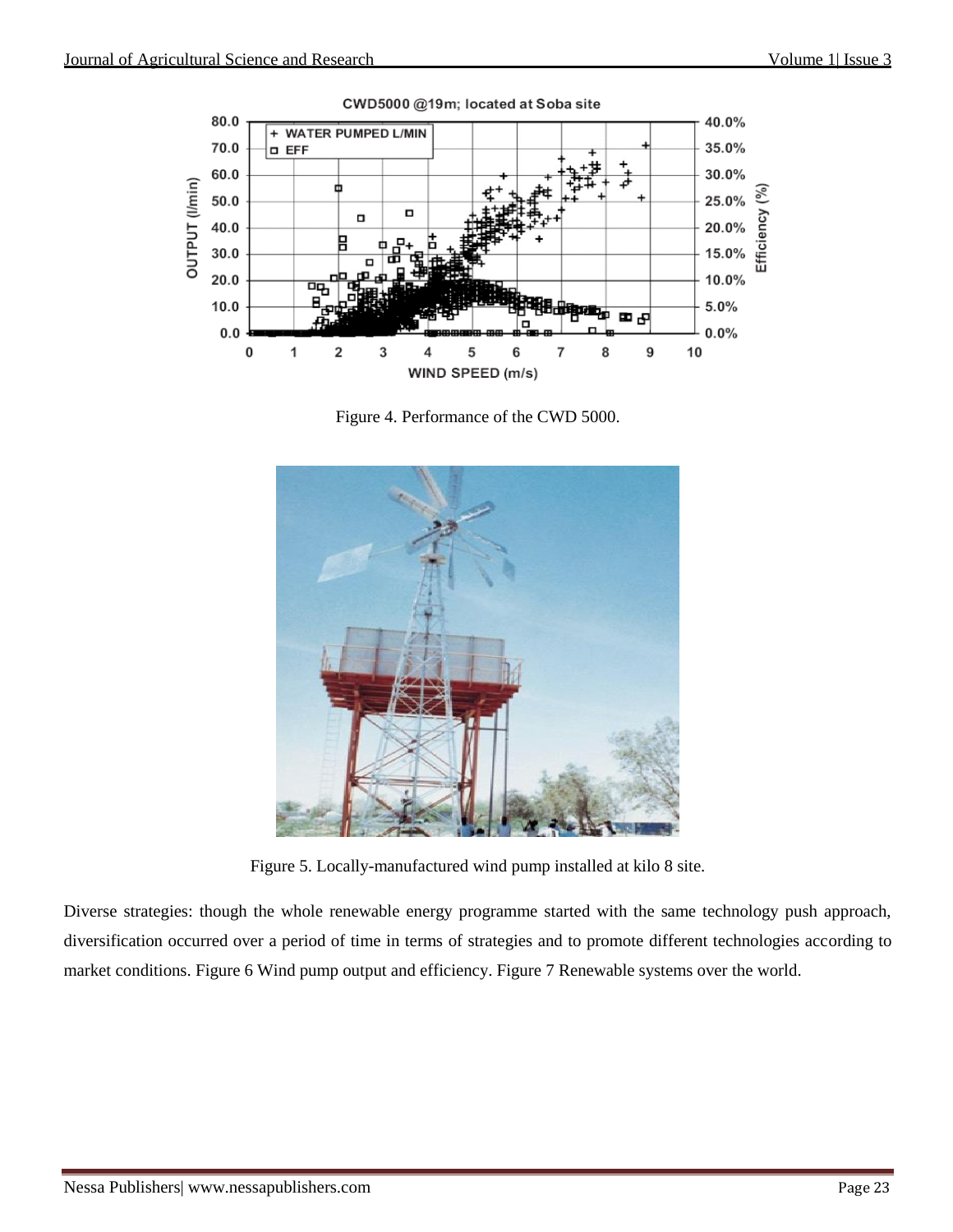

Figure 6. Wind pumps output and efficiency.



Figure 7. Renewable systems over the world.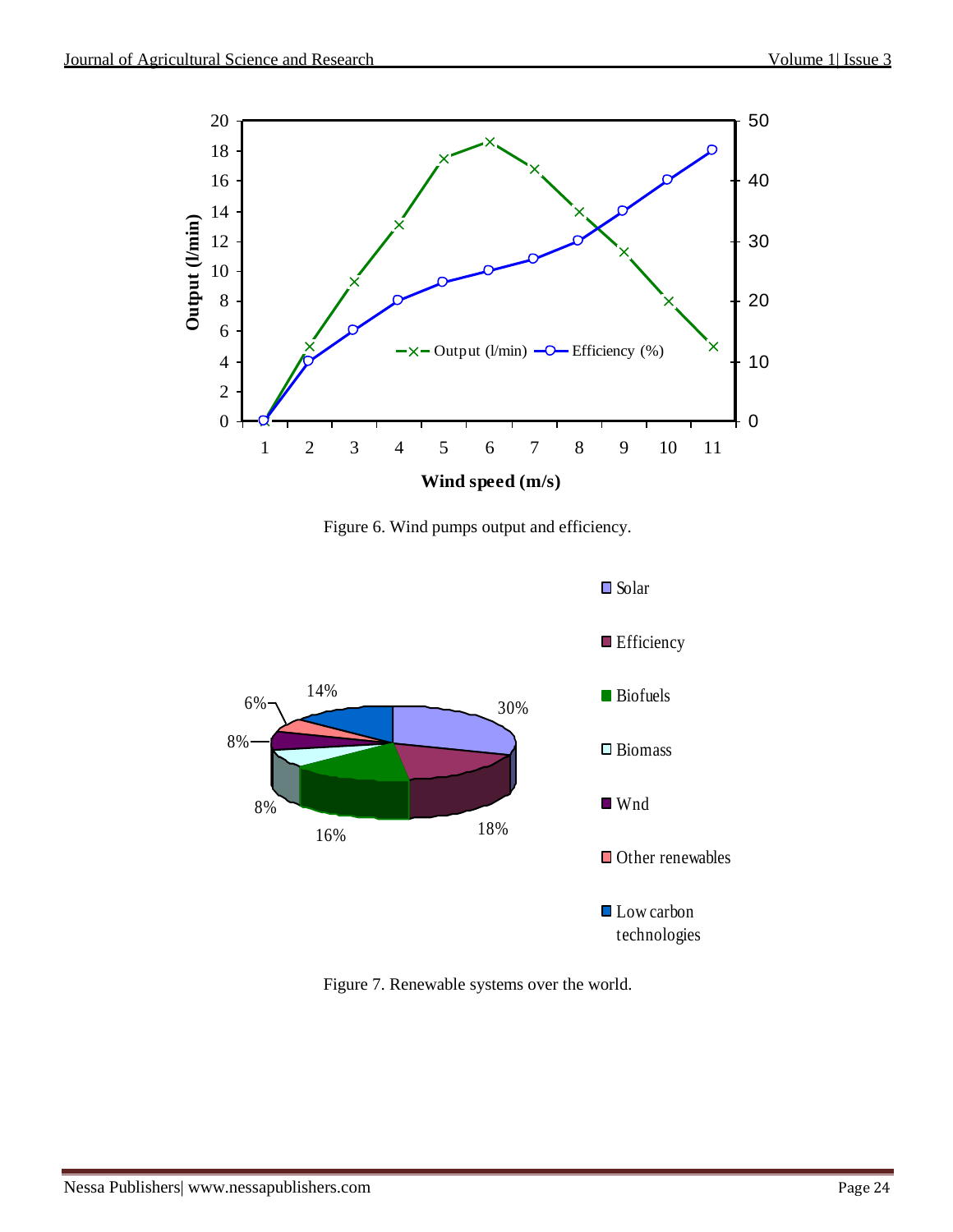### **4.2.1. Wind Power Calculation**

The theoretical maximum power that can be extracted from the wind is:

$$
P = \Pi \ast C_p \ast \rho_a \ast A \ast V^3 \tag{1}
$$

where:

P is the power available from wind Wm<sup>-2</sup>; C<sub>p</sub> = 16/27 = 0.593;  $\rho_a$  is the average density of air in Sudan, at the height of 10 m, taken as 1.15 kgm<sup>-3</sup>; A is the area swept by rotor, projected in a plane perpendicular to the direction of wind  $m<sup>2</sup>$ and V is the average wind speed ms<sup>-1</sup>.

Annual mean wind speeds were derived from the original monthly mean wind speeds. Annual mean wind powers were derived from monthly mean wind speeds, which were calculated according to the following procedure: given a monthly mean wind speed V, the maximum extractable monthly mean wind power per unit cross-sectional area, P is given by [8]:

$$
P = 0.3409 * V^3 \tag{2}
$$

where:

V is in  $ms^{-1}$  and P is in  $Wm^{-2}$ .

Figure 8 Wind distributions over the world.



Figure 8. Wind distributions over the world.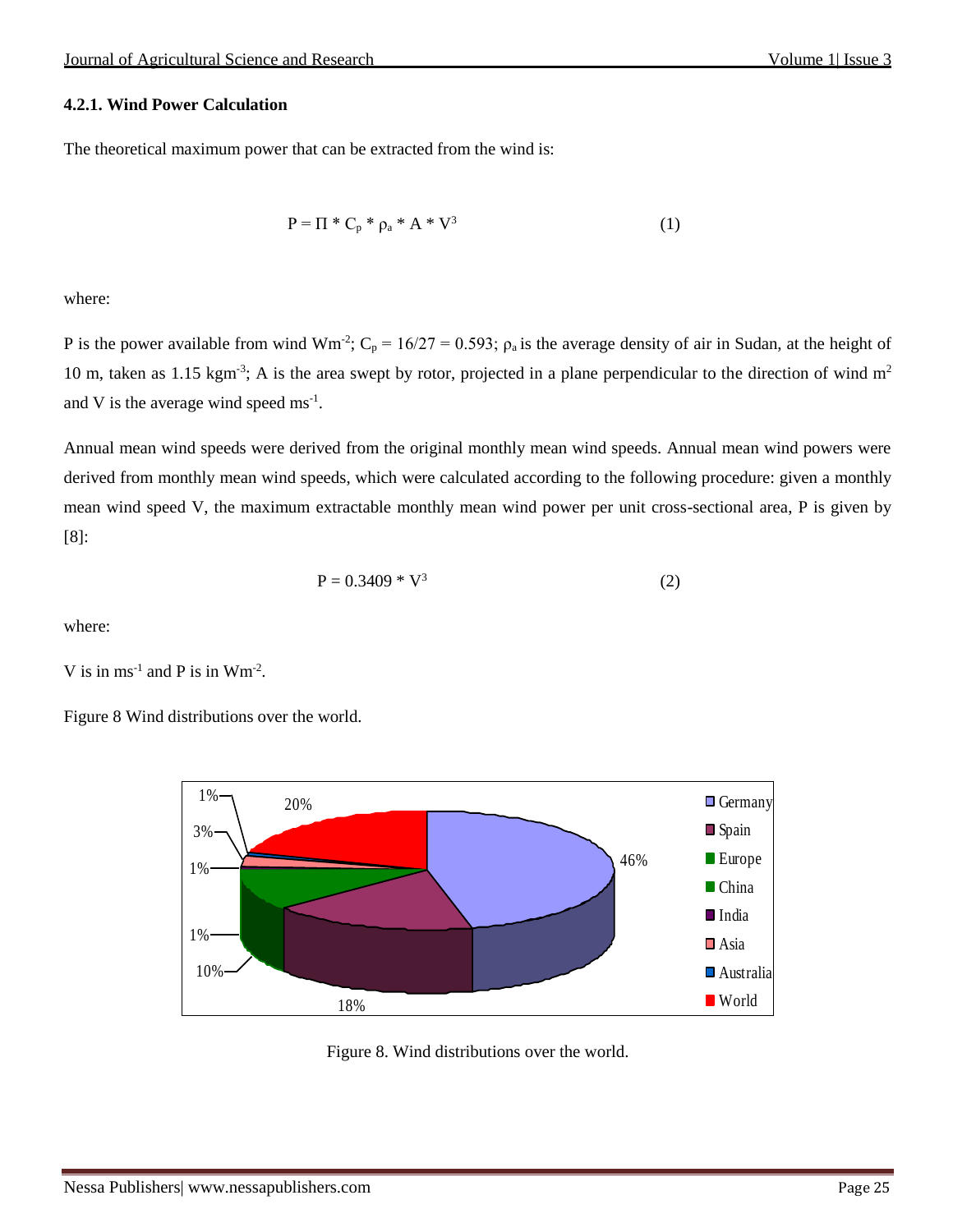A note should be added on a distinction between wind pumps for different purposes:

- (1) Low lift  $( $6 \text{ m}$ ), high volume applications (2 pumps are available).$
- (2) Medium lift application  $\left( < 50 \text{ m} \right)$  (10 pumps).
- (3) Deep-well applications (>50 m) (more than 13 pumps).

In the beginning, priority has to be given to further industrial improvement of the technology around Khartoum. Once the technology is sufficiently reliable, the focus has to shift to applications in more remote areas for irrigation and for water supply purposes. The overall specifications of modified CWD 5000 wind pump are as follows (modified by ERI):

*Wind machine:*

| Rotor diameter   | $= \varphi 5$ m                 |
|------------------|---------------------------------|
| Number of blades | $= 8$                           |
| Tower height     | $= 9 \text{ m}$                 |
| Transmission     | $=$ Crankshaft & connecting rod |
| Safety mechanism | $=$ Furling system              |

### *Pump:*

| Diameter           | $= \varphi$ 76 mm      |
|--------------------|------------------------|
| Stroke             | $= 20$ cm              |
| Static head        | $= 20 \text{ m}$       |
| Cut-in wind seed   | $= 4 \text{ ms}^{-1}$  |
| Rated wind speed   | $= 9 \text{ ms}^{-1}$  |
| Cut-out wind speed | $=12$ ms <sup>-1</sup> |

The actual value that can be achieved practically is less than the above because of mechanical losses and aerodynamic problems, which are not considered in collection the 0.593 value.

The most obvious region to start with seems to be the northern region because of a combination of:

- (1) Good wind regime.
- (2) Shallow ground water level 5-10 m depth.
- (3) Need for additional rural water supply.
- (4) Existing institutional infrastructure: National Company for Manufacturing Water Equipment Limited (NCMWE), Sahara Engineering Company, Sudanese Agricultural Bank (SAB).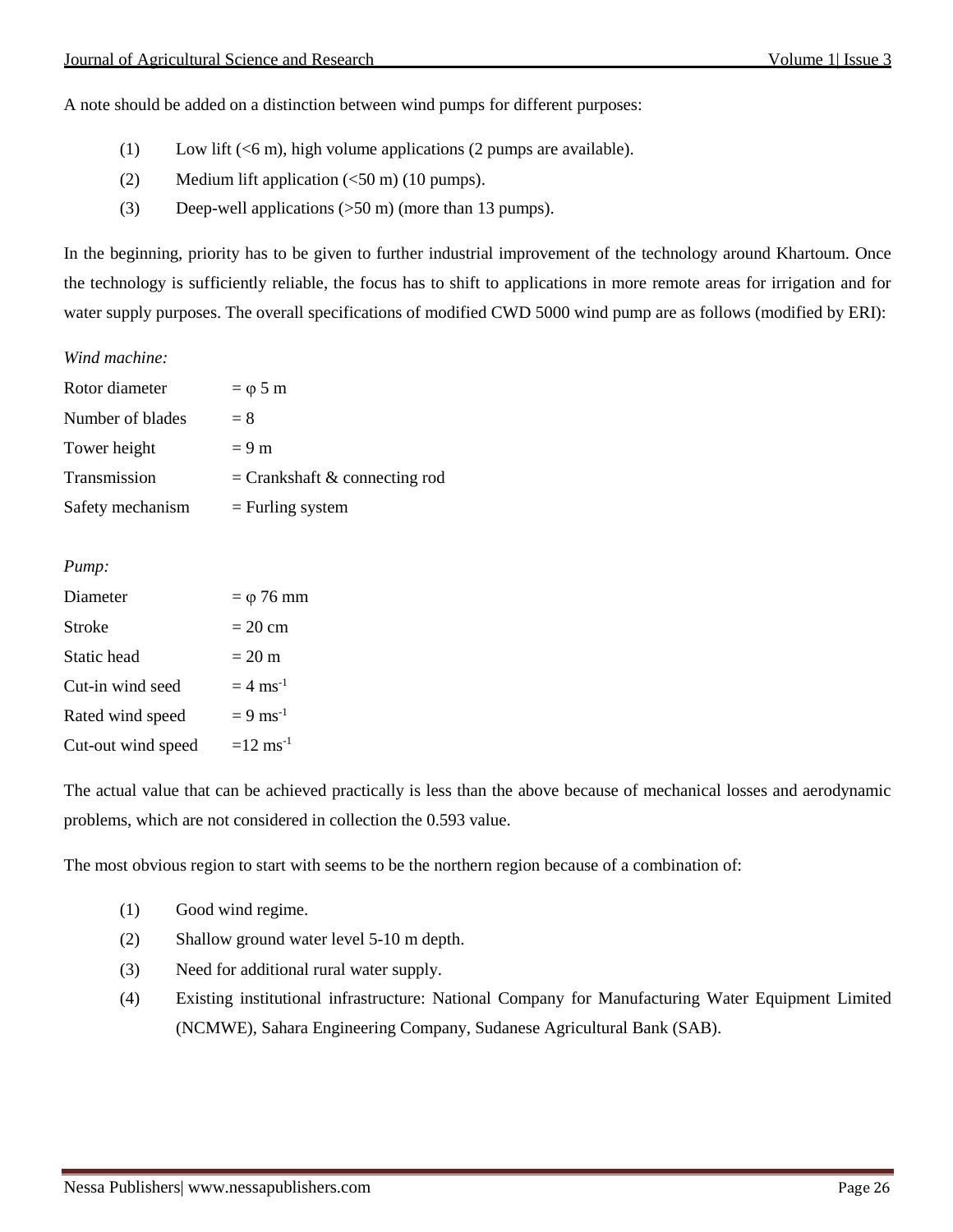### **4.2.2 Cost Comparison of Diesel and Wind Pumps**

Two types of water lifting from ground water (40 m deep) are distinguished:

- (1) A borehole of 35-40 m deep with 18 HP = 13.3 kW diesel engine-turbine pump.
- (2) A borehole of 25-30 m deep with CWD 5000 wind pump.

A tentative cost comparison was made of a diesel engine pump and the CWD 5000 wind pump as shown in Table 4, using the most common formula:

$$
CT = (A + F \times P + M)/v \tag{3}
$$

Where CT is the total cost-based on initial capital cost, life, and discount rate; F is the total fuel consumption; P is the fuel cost per litre; M is the maintenance cost; and v is the volume of water pumped.

The annual cost is the function of the capital cost which is calculated by the interest rate and the life of the system [52].

$$
A = [C \times I \times (I+1)]^{T} / [I+1]^{T-1}
$$
 (4)

Where A is the annual cost; C is the capital cost; I is the interest rate or discount rate; and T is the lifetime.

Figure 9 Conventional energies. Figure 10 Wind plants in Europe. Figure 11 Energy conservation measures.

The comparison indicates that the necessary fuel and maintenance needed to run the diesel pump unit long-term is the main factors, which govern the overall cost, and not the capital cost of the diesel pump itself. Therefore, in the case of Sudan where the fuel is expensive, the supply is uncertain, the infrastructure is poor, and areas are remote, the use of wind machines is the ideal.

The following is concluded:

- (1) The initial investment cost of wind pumps is high; this may be a scale problem.
- (2) Maintenance costs in some areas are too high for the user.
- (3) The pumping costs are more or less the same.
- (4) Parallel and integrated projects could reduce costs.
- (5) Local production versus import: one of the perceptions is the installation of local production.
- (6) Utilities and water authorities should set up in and take over responsibilities regarding technology and investment.
- (7) There are substantial power production fluctuations due to variation in wind speed, and using storage devices can smooth these out.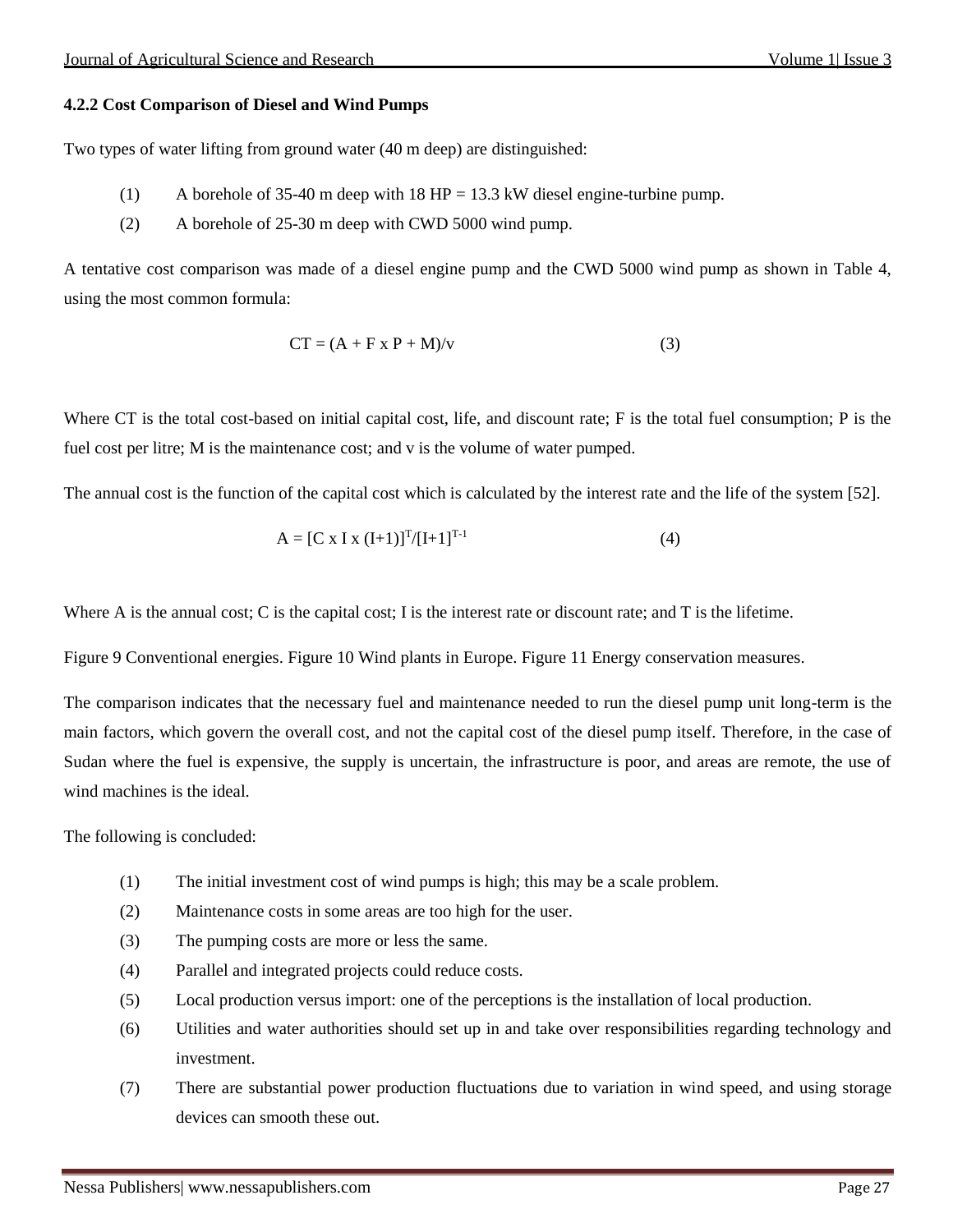## **Table 4. Cost comparison of diesel and wind pumps in Sudanese Dinar (S.D)**

| <b>Specification</b>                           | Diesel pump    | Wind pump      |  |
|------------------------------------------------|----------------|----------------|--|
| Cost of borehole deep well                     | 182400         | 114000         |  |
| Cost of the system (purchased<br><sub>or</sub> | 93600          | 440000         |  |
| fabricated in Sudan)                           |                |                |  |
| Cost of storage tank                           |                | 420000         |  |
| Cost of annual fuel consumption                | 343700         |                |  |
| Cost of maintenance and repair                 | 120000         | 110000         |  |
| Total annual cost                              | 1582100        | 1084000        |  |
| Specific water pumping cost                    | 79.1 per $m^3$ | 54.2 per $m^3$ |  |

1 US \$ = S.D 250 (Sudanese Dinar), in July 2000.

Annual output 15000-20000 m<sup>3</sup> of water

Annual fuel consumption: Average 491 gallons and price S.D 350-700 per gallons.

Interest rate 15 %



Figure 9. Conventional energies.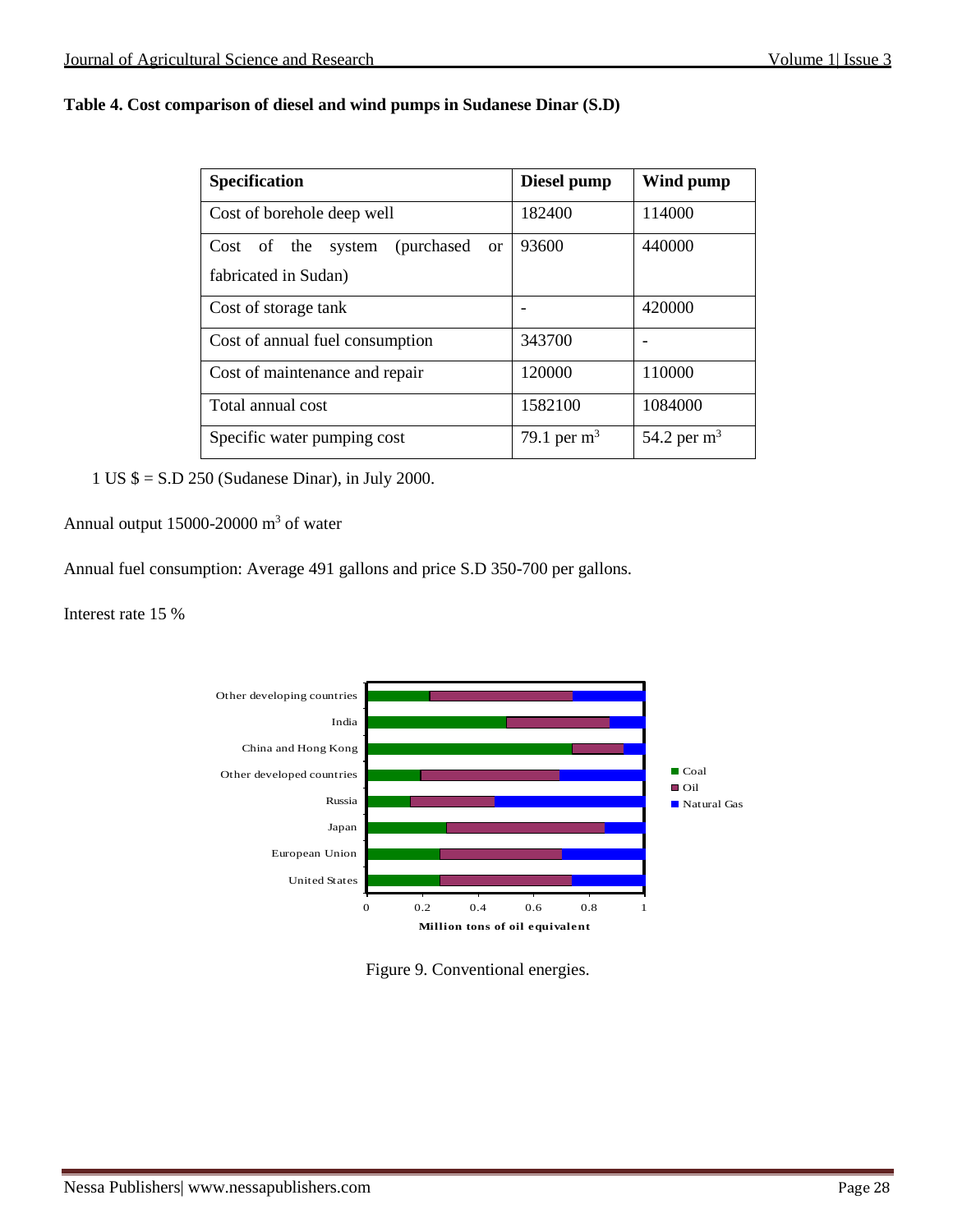

Figure 10. Wind plants in Europe.



Figure 11. Energy conservation measures.



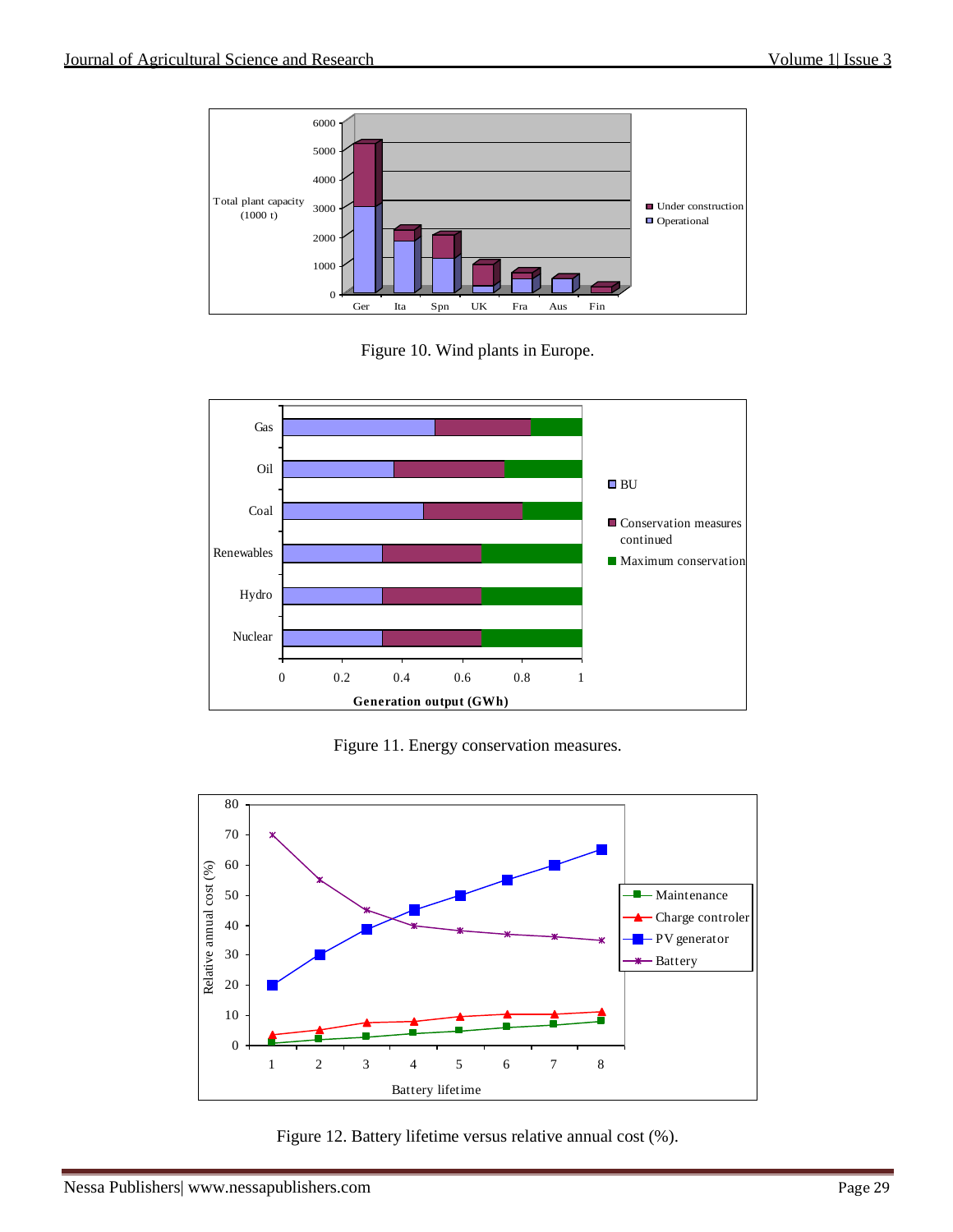Figure 12 shows battery lifetime versus relative annual cost (%). Figure 13 PV installed capacity (MW). Figure 14 Landfill, recycled, composted and incineration in European countries. Figure 15 PV generations in some leading countries.

The increased exploitation of renewable energy sources is central to any move towards sustainable development. However, casting renewable energy thus carries with it an inherent commitment to other basic tenets of sustainability, openness, democraticisations, etc. Due to increasing fossil fuel prices, the research in renewable energy technologies (RETs) utilisation has picked up a considerable momentum in the world. The present day energy arises has therefore resulted in the search for alternative energy resources in order to cope with the drastically changing energy picture of the world. The environmental sustainability of the current global energy systems is under serious question. A major transition away from fossil fuels to one based on energy efficiency and renewable energy is required. Alternatively energy sources can potentially help fulfill the acute energy demand and sustain economic growth in many regions of the world. The mitigation strategy of the country should be based primarily ongoing governmental programmes, which have originally been launched for other purposes, but may contribute to a relevant reduction of greenhouse gas emissions (energy-saving and afforestation programmes). Throughout the study several issues relating to renewable energies, environment and sustainable development are examined from both current and future perspectives. The exploitation of the energetic potential (solar and wind) for the production of electricity prove to be an adequate solution in isolated regions where the extension of the grid network would be a financial constraint [51-52].

The provision of good indoor environmental quality while achieving energy and cost efficient operation of the heating, ventilating and air-conditioning (HVAC) plants in buildings represents a multi variant problem. The comfort of building occupants is dependent on many environmental parameters including air speed, temperature, relative humidity and quality in addition to lighting and noise. The overall objective is to provide a high level of building performance (BP), which can be defined as indoor environmental quality (IEQ), energy efficiency (EE) and cost efficiency (CE).

- Indoor environmental quality is the perceived condition of comfort that building occupants experience due to the physical and psychological conditions to which they are exposed by their surroundings. The main physical parameters affecting IEQ are air speed, temperature, relative humidity and quality.
- Energy efficiency is related to the provision of the desired environmental conditions while consuming the minimal quantity of energy.
- Cost efficiency is the financial expenditure on energy relative to the level of environmental comfort and productivity that the building occupants attained. The overall cost efficiency can be improved by improving the indoor environmental quality and the energy efficiency of a building.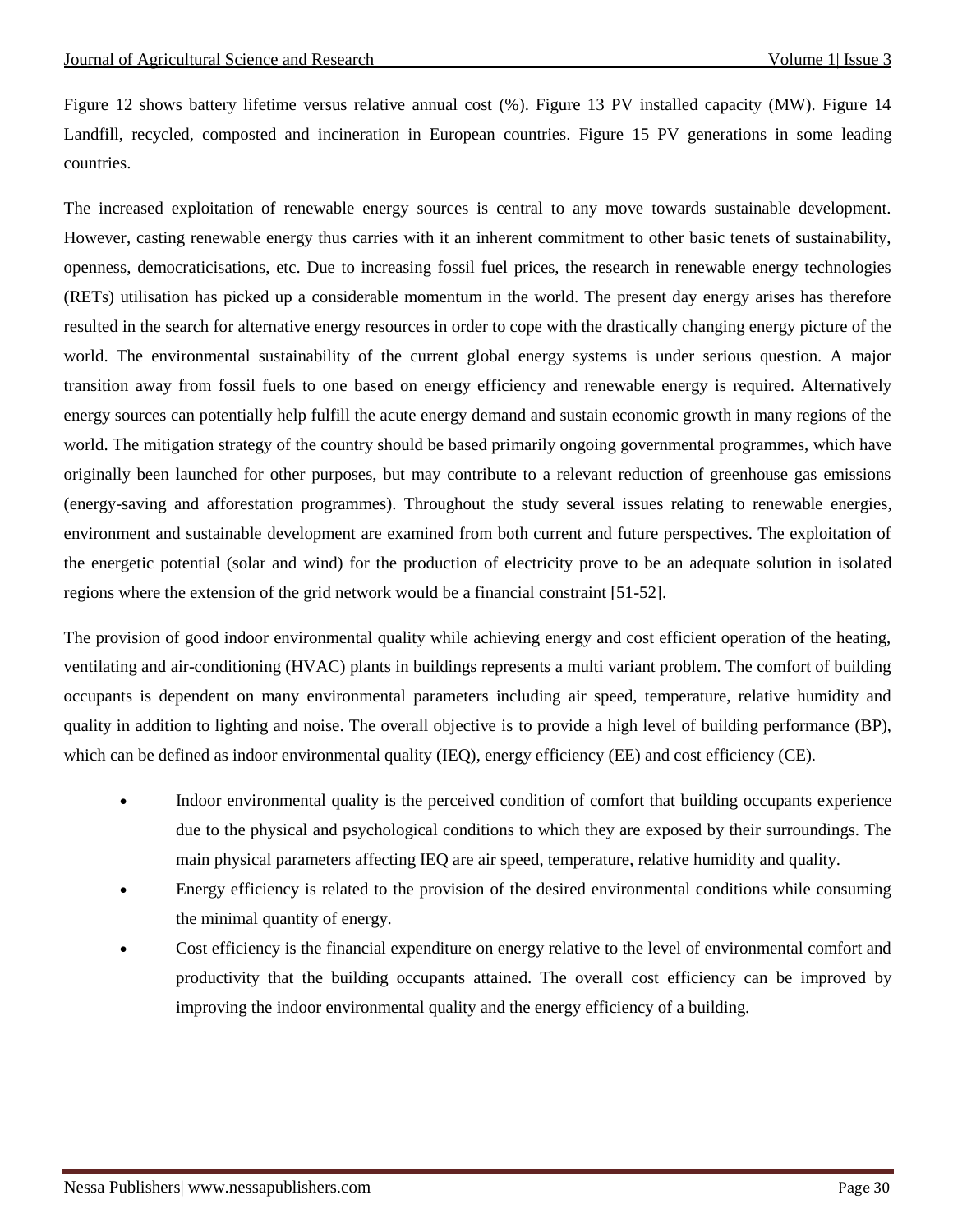

Figure 13. PV installed capacity (MW).



Figure 14. Landfill, recycled, composted and incineration in European countries.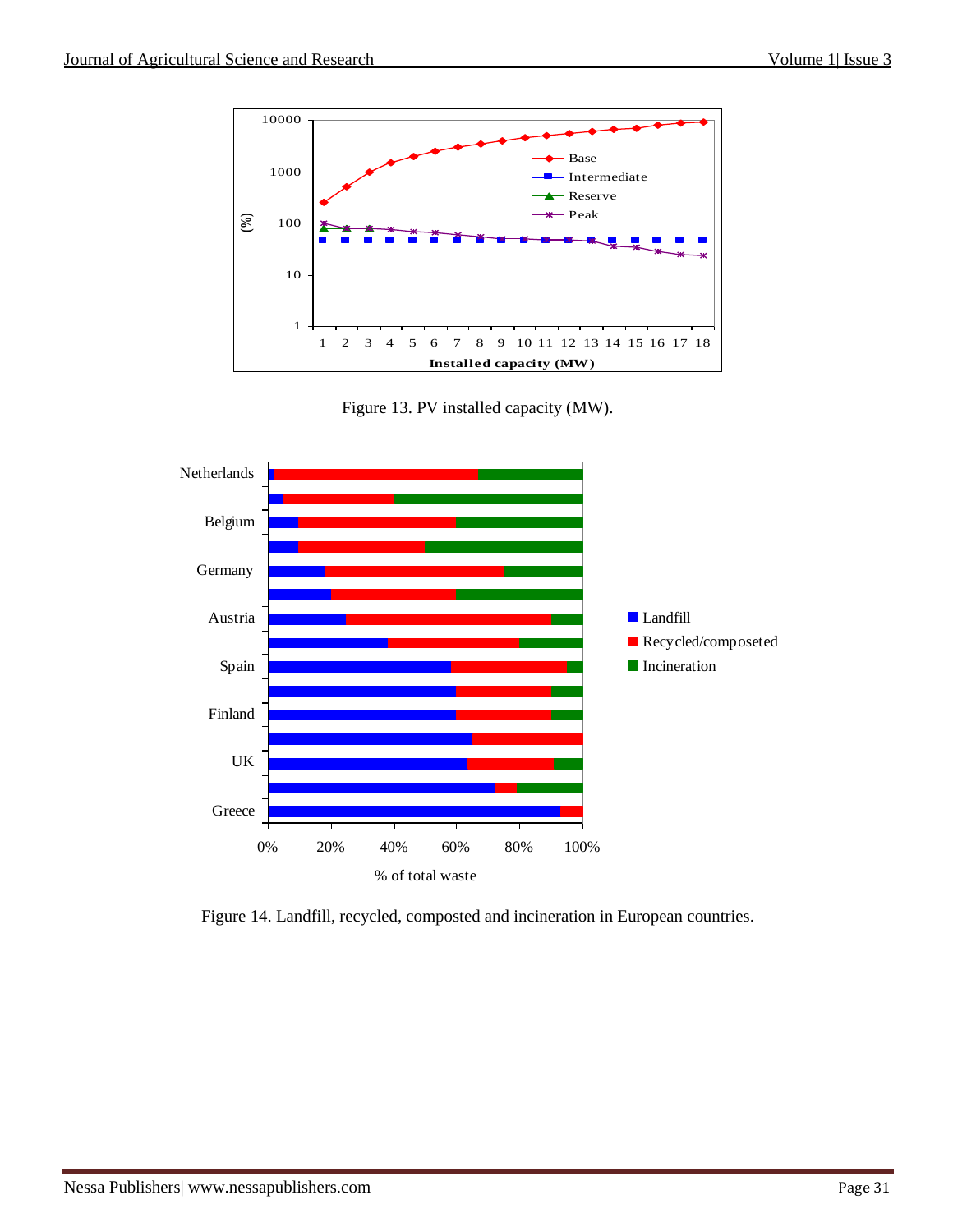

Figure 15. PV generations in some leading countries.



#### Wind speed vs Power output

An expression for the volume of airflow induced by wind is:

 $Q_{wind} = K A V (1)$ 

 $Q_{wind}$  is the volume of airflow  $(m^3/h)$ 

A is the area of smaller opening  $(m<sup>2</sup>)$ 

V is the outdoor wind speed (m/h)

K is the coefficient of effectiveness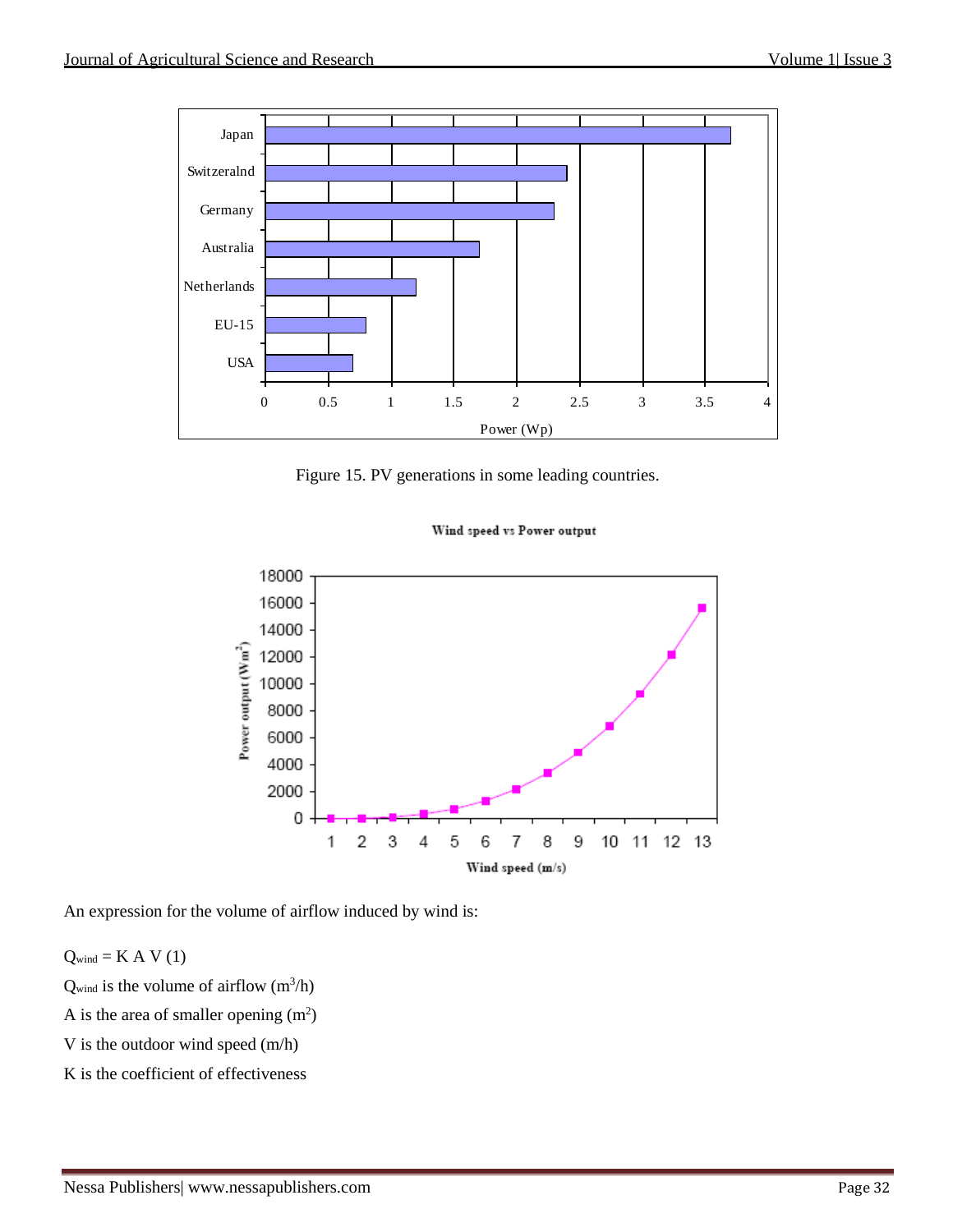

### **5. Results**

Consideration has been given to the consistent and effective presentation of data. Original data were extracted from published reports by Sudan Metrological Department (SMD) and converted into more useful working units i.e., wind speed in miles per hour to ms<sup>-1</sup>. 70 stations recorded the relative data available on wind speed and ambient temperature. Wind energy data consists of mean monthly wind speeds and wind directions measured at a height of 10 m above ground from stations throughout Sudan. Relatively accurate and properly maintained anemometers collected data. Vanes and Dines pressure-tube anemographs were used to record hourly mean wind speeds at 23 stations, other stations used beamfort estimates. For most of the stations, the recording period was greater than 10 year and average recording intervals of an hour were satisfactory. Monthly wind speed frequency distribution was also tabulated. The major parameter affecting the accuracy of the data was the exposure of the recording equipment to climate conditions, accordingly ca. 6% of the stations throughout the country were ignored in the analysis on grounds of inaccuracy. These data were utilised to determine annual wind speed frequency distribution, a major parameter in computing wind power density at a given site.

Anemometers were mounted on poles at a fixed height above ground, usually 5, 10 or 15 m. under normal conditions, wind speed were greater at higher distance above ground. This is largely because the effects of surface features and turbulence diminish as the height increases. The variability depends on distance from the ground and roughness of the terrain. It is much more difficult to predict average monthly wind speeds if the reference height at which the data were recorded is less than 6 m. Data collected at heights of less than 6 m should not be used to select a windmill or predict performance. In relatively flat areas with no trees or buildings in the immediate vicinity, site selection is not critical. However, in mountain areas or places where obstacles may block the flow of wind, differences in surface roughness and obstacles between anemometers and pump site must be taken into account when estimating wind speeds for the site. In Sudan, unequal measuring heights at different stations, in towns like Khartoum, Wad Medani, Atbara and El Obeid were measured at 15 m, in semi-towns at 10 m, and in the remaining at 5 m. The accuracy of the instruments was estimated to 5%.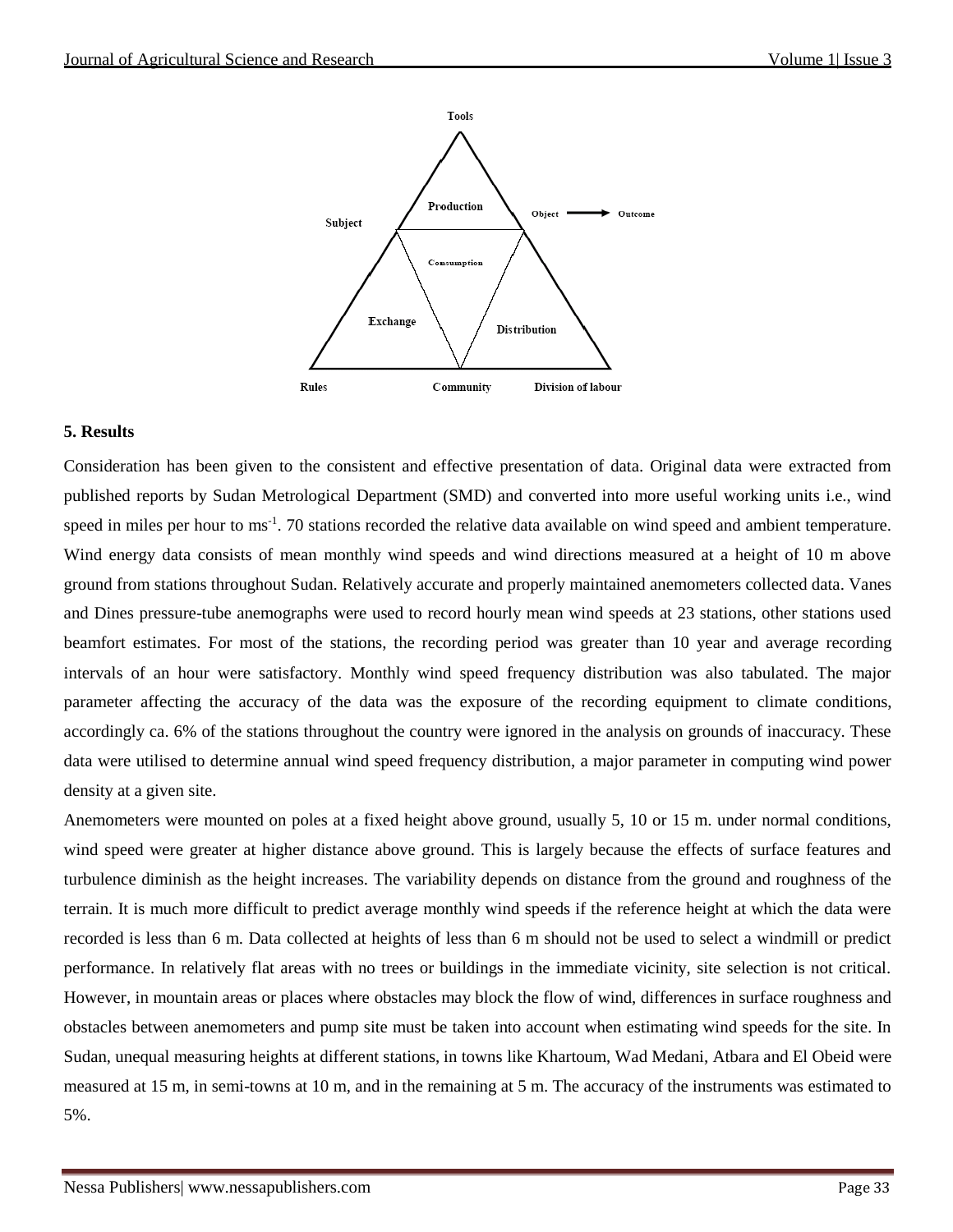In the last 15 years, the Energy Research Institute (ERI) has installed 15 'CWD 5000' wind pumps from the Netherlands around the Khartoum area and to the north and east. At the present time, the ERI, in cooperation with the Sudanese Agricultural Bank (SAB), is planning a further 60 wind pumps for water pumping in agricultural schemes, as financial support becomes available.

A distinction should be made between two applications:

- Water pumping for domestic water supply and cattle, for irrigation, drainage, prawn breeding and salt pans.
- Battery charging for lighting, T.V., radio, telecommunications, etc. (3 systems are available).

The wind pumps are categorised as:

- (1) Low lift (<6 m), high volume applications (2 pumps are available).
- (2) Medium lift application  $( $50 \text{ m}$ )$  (10 pumps).
- (3) Deep-well applications (>50 m) (more than 13 pumps).
- Five of the wind pumps of Table (5) are locally manufactured by:
- (1) National Company for Manufacturing Water Equipment Limited (3 pumps).
- (2) Sahara engineering Company (1 pump).
- (3) University of Wadi El Neil- Atbara (1 pump).

The basic purpose of the CWD program of the mid 1980s was for wind energy to play a significant role in meeting the rural energy needs in Sudan. This depended on a new generation of low-cost wind pump designs, which should be simple enough for local manufacture to evolve. Therefore the CWD of the Netherlands carried out consideration R & D for the Sudan wind energy project. These activities resulted in the development of acceptable wind pump designs that are suitable for application in Sudan, though the range of application may still be limited to low/medium head situations.

- (1) Mean wind speeds of 4 ms-1 are available over 50% of Sudan, which suited for water lifting and intermittent power requirements, while there is one region in the eastern part of Sudan that has a wind speed of 6 ms<sup>-1</sup>, which is suitable for power production.
- (2) The base case financial and economic analyses show that using wind pumps for remote rural water supply is costeffective in cases where the (demand\*head) product is less than  $750 \text{ m}^4$  for wind resources of over 4 m/s.
- (3) The initial investment cost of wind pumps is high, this entirely a scale problem and local mass-production facility would substantially reduce this capital cost.
- (4) The substantial wind power fluctuations necessitate the use of large storage tanks. The setting up of manufacturing facilities for module easily assembled water tank is as important as the wind pump itself.
- (5) According to the investigation on demand and purchasing power of the rural people, more than 60 wind pumps will be installed before year 2007. Thus the prospects for wind pumps are increasing.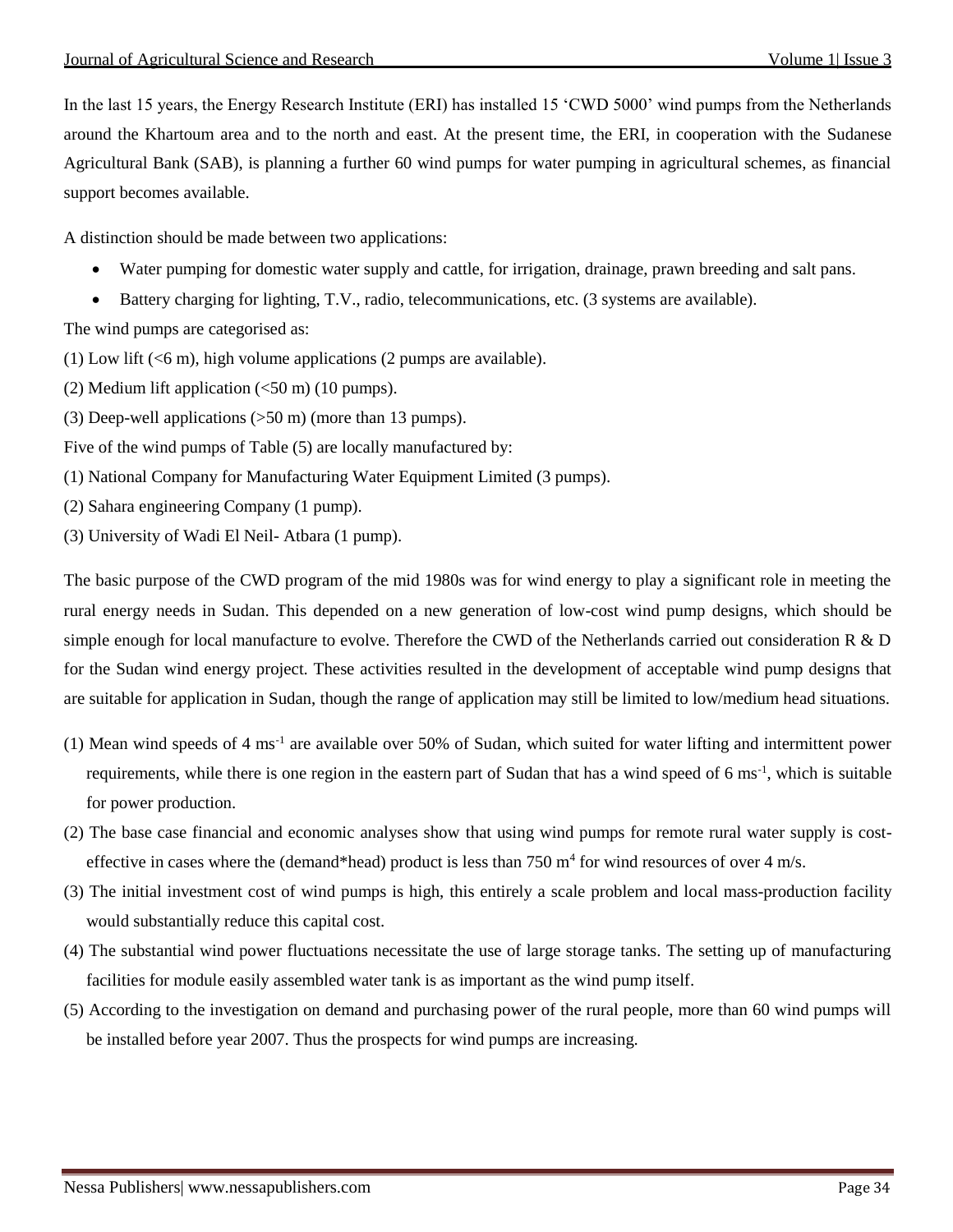### **6. Conclusion**

Many cities around the world are facing the problem of increasing urban density and energy demand. As cities represent a significant source of growth in global energy demand, their energy use, associated environmental impacts, and demand for transport services create great pressure to global energy resources. Low energy design of urban environment and buildings in densely populated areas requires consideration of a wide range of factors, including urban setting, transport planning, energy system design, and architectural and engineering details. It is found that densification of towns could have both positive and negative effects on the total energy demand. With suitable urban and building design details, population should and could be accommodated with minimum worsening of the environmental quality.

### **Wind Energy**

Application of wind energy available in Sudan is a major issue in the future energy strategic planning for the alternative to fossil conventional energy to provide part of the local energy demand. This communication presents potential of wind regimes available in many sites in Sudan; northern states (Dongola); eastern states (Port Sudan); and central states (Wad Medani). The meteorological parameters must be reported, and can be considered as nucleus information for executing research and development of wind energy projects; as the same time, they could determine sites that are likely to have a better prospect, and will serve as a good source of information for statistical analyses and correlation among various stations. Also, it highlights future plans concerning optimum technical, economical, and environmental utilisation of all wind energy available in Sudan. This theme presents a review of wind energy activities, including research work, studies, and pilot projects in wind energy applications, which are feasible technically and economically in Sudan. It highlights the promotion, development and demonstration of wind energy resources amongst national, regional and international organisations which involved; seek clean, safe, and abundant energy sources.

- Sudan is rich in wind, about 50 % of Sudan area is suitable for generating electricity (annual average wind speed more than 5 ms<sup>-1</sup>), and 75 % of Sudan area is suitable for pumping water (annual average wind speed range between  $3 - 5$  ms<sup>-1</sup>).
- In areas where there is wind energy potential, and not connected to the electric grid, the challenge is the simplicity in the design, and higher efficiency.
- The research and development in the field of wind pumps should be directed towards utilising the local skills, and the local available materials.
- Local production of wind pump should be encouraged on both public and private organisations.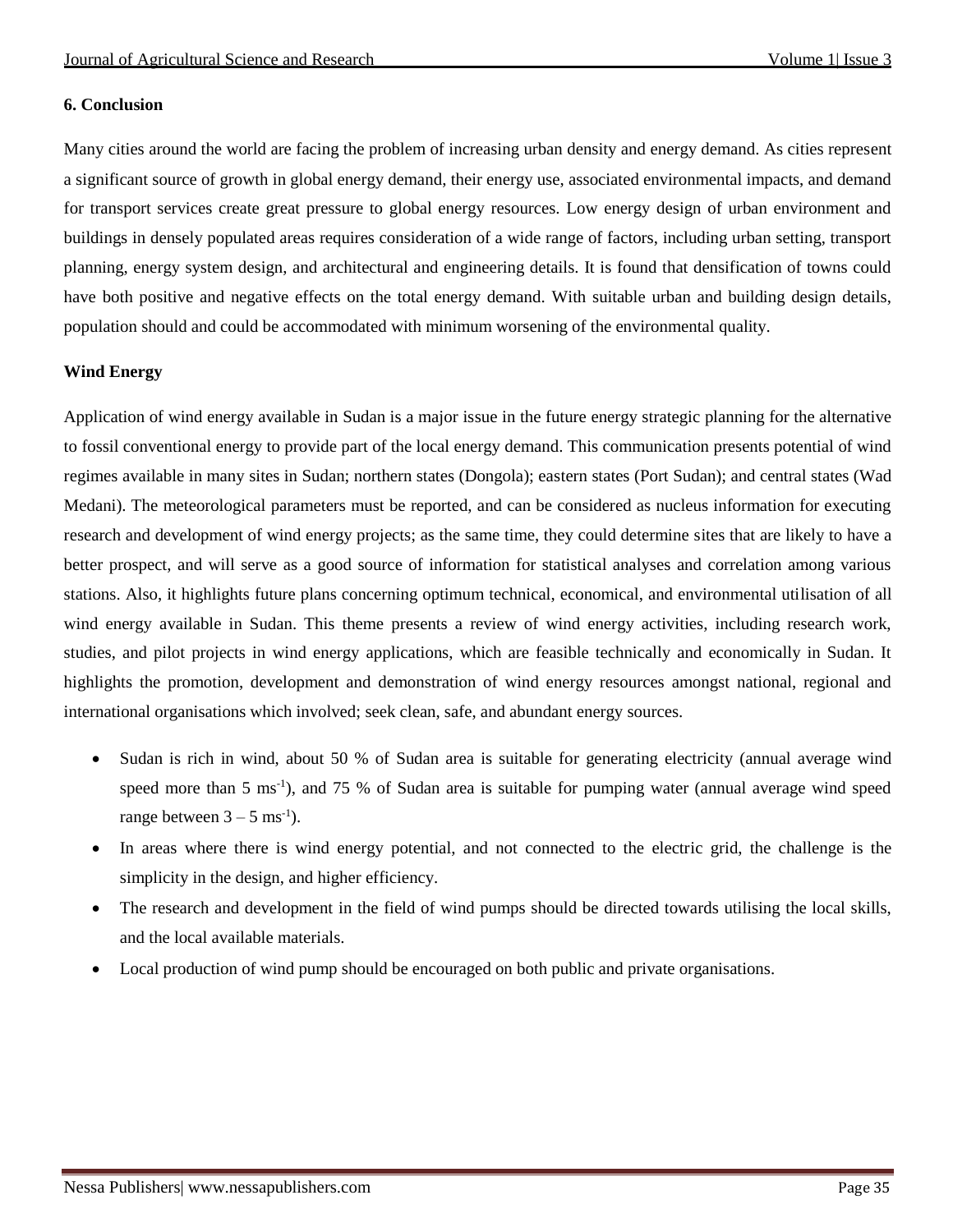## **Solar Energy**

- Provide incentives to encourage the household sector to use solar energy.
- Invest in research and development.
- Assist in launching public awareness programmes with respect to solar energy.
- Availing training opportunities to personnel at different levels.
- Provide loans and / or grants to achieve the above objectives.

## **Biogas Energy**

- Biogas technology cannot only provide fuel, but also important for comprehensive utilisation of biomass forestry, animal husbandry, fishery, evoluting the agricultural economy, protecting the environment, realising agricultural recycling, as well as improving the sanitary conditions, in rural areas.
- The biomass energy, one of the important options, which might gradually replace the oil in facing the increased demand for oil and may be an advanced period in the coming century. Sudan can depend on the biomass energy to satisfy part of local consumption.
- Development of biogas technology is vital component of alternative rural energy programme in Sudan, whose potential is yet to be exploited. A concerted effort is required by all if this has to be realised. The technology will find ready use in domestic, farming, and small – scale industrial applications.
- The diminishing agricultural land may hamper biogas energy development but appropriate technological and resource management techniques will offset the effects.
- Support biomass research and exchange experiences with countries that are advanced in this field. In the meantime, the biomass energy can help to save exhausting the oil wealth.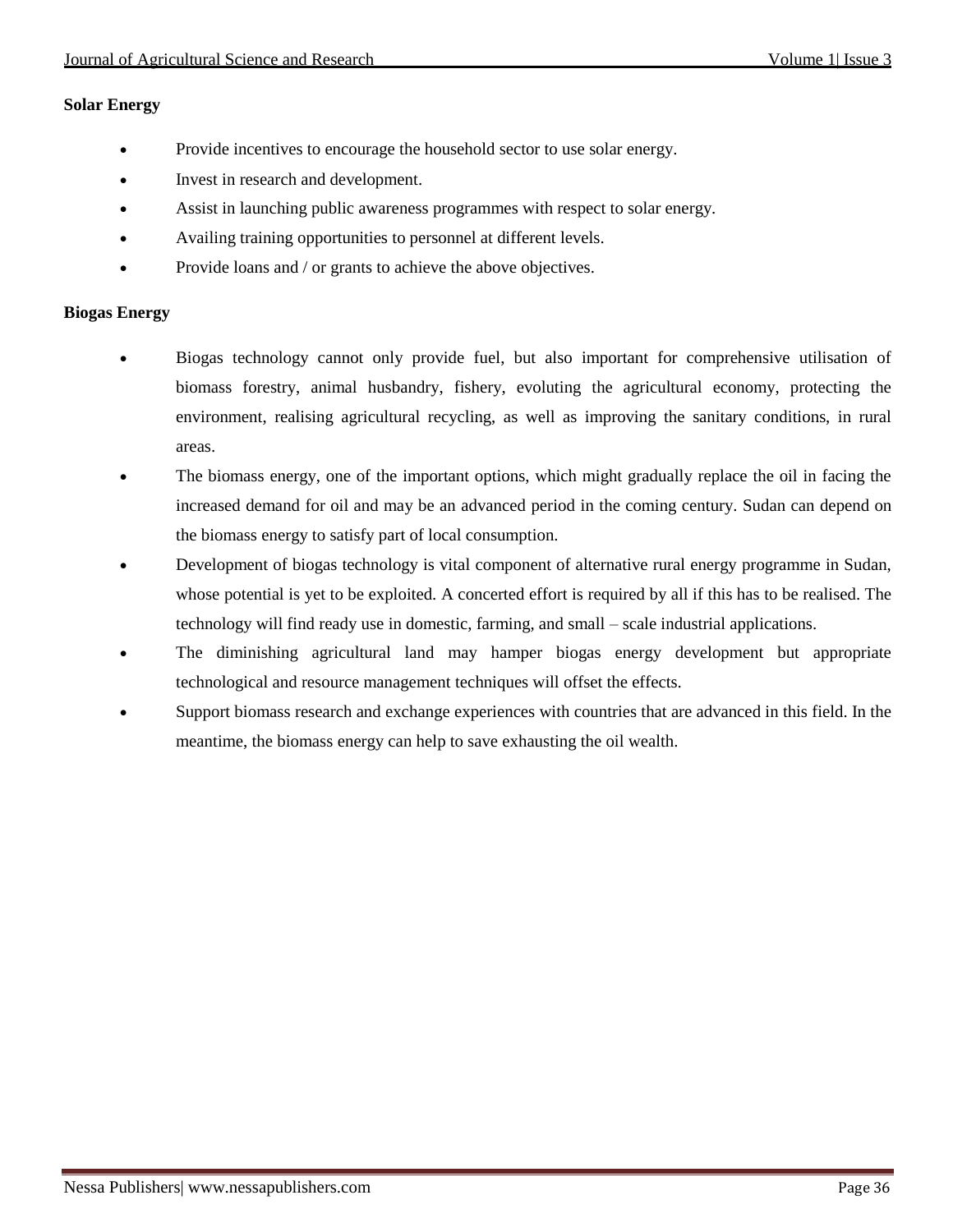### **References**

- 1. Eisa, E. I. (1981). A design study for wind pumps system for use in the Sudan, PhD Thesis, University of Reading, *Reading*.
- 2. Hamid, Y. H. and Jansen, W. A. M. (1981).*Wind energy in Sudan*, CWD report 81, 2, The Netherlands.
- 3. Posoriski, et al. (1984). *Case studies of the wind potential and its utilisation for water pumping in Northern Sudan,* Special Energy Programme (SEP), Khartoum, Sudan, August.
- 4. Joop Van, Meel, Paul, H. and Abdeen Mustafa, Omer. (1987). *Evaluation of Sudan wind energy project*, CWD – ERI, October, 5 – 16.
- 5. Abu Bakr, E. H. (1988). The boundary layer wind regime at a representative tropical Africa region, Central Sudan, PhD Thesis, *Eindhoven*, University of Technology, The Netherlands, December.
- 6. Abdeen Mustafa, Omer. (1993). *Wind speeds and wind power potential in Sudan*, 4th Arab International Solar Energy Conference, Amman, Jordan, November.
- 7. Hamid, E. B. (1995). *Design and testing of a wind pump with pneumatically transmitted power*, *M.Sc. Thesis*, University of Khartoum, Sudan, December.
- 8. Abdeen Mustafa, Omer. (1997). *Compilation and evaluation of solar and wind energy resources in Sudan*, *Renewable Energy*, Vol. *12*, No. 1, 39 – 69.
- 9. Naga, A.M. and Amin, M. (1996). Towards a healthy urban environment in hot-humid zones-information systems as an effective evaluation tool for urban conservation techniques. In: *Proceedings of XXIV IAHS World Congress*: Ankara. Turkey.
- 10. Steele, J. (1997). *Sustainable architecture: principles, paradigms, and case studies*. New York: McGraw-Hill Inc.
- 11. Sitarz, D. Editor. (1992). Agenda 21: *The Earth Summit Strategy to save our planet*. Boulder (CO): Earth Press.
- 12. Omer, A.M. and Yemen, D. (2001). Biogas an appropriate technology. *Proceedings of the7th Arab International Solar Energy Conference*, pp.417, Sharjah, UAE, 19-22 February.
- 13. Sarafiddis, Y., Diakoulaki, D., Papayannabis, L. and Zervos, A. (1999). A regional planning approach for the promotion of renewable energies. *Renewable Energy*, *18*(3), 317-30.
- 14. Tong, C.O. and Wong, S.C. (1997). Advantages of a high density, mixed land use, linear urban development. *Transportation*, *24*(3), 295-307.
- 15. Lam, J.C. (2000). Shading effects due to nearby buildings and energy implications. *Energy Conversion and Management*, *47*(7), 647-59.
- 16. Martin, W. (1996). *Air quality control in commercial buildings.* WREC.
- 17. Limb, M.J. (1995).*Air intake positioning to avoid contamination of ventilation*. AIVC.
- 18. Burge, P., Jones, P. and Robertson, A. (1993). Sick building syndrome. *Proceedings Indoor Air Quality*. Finland.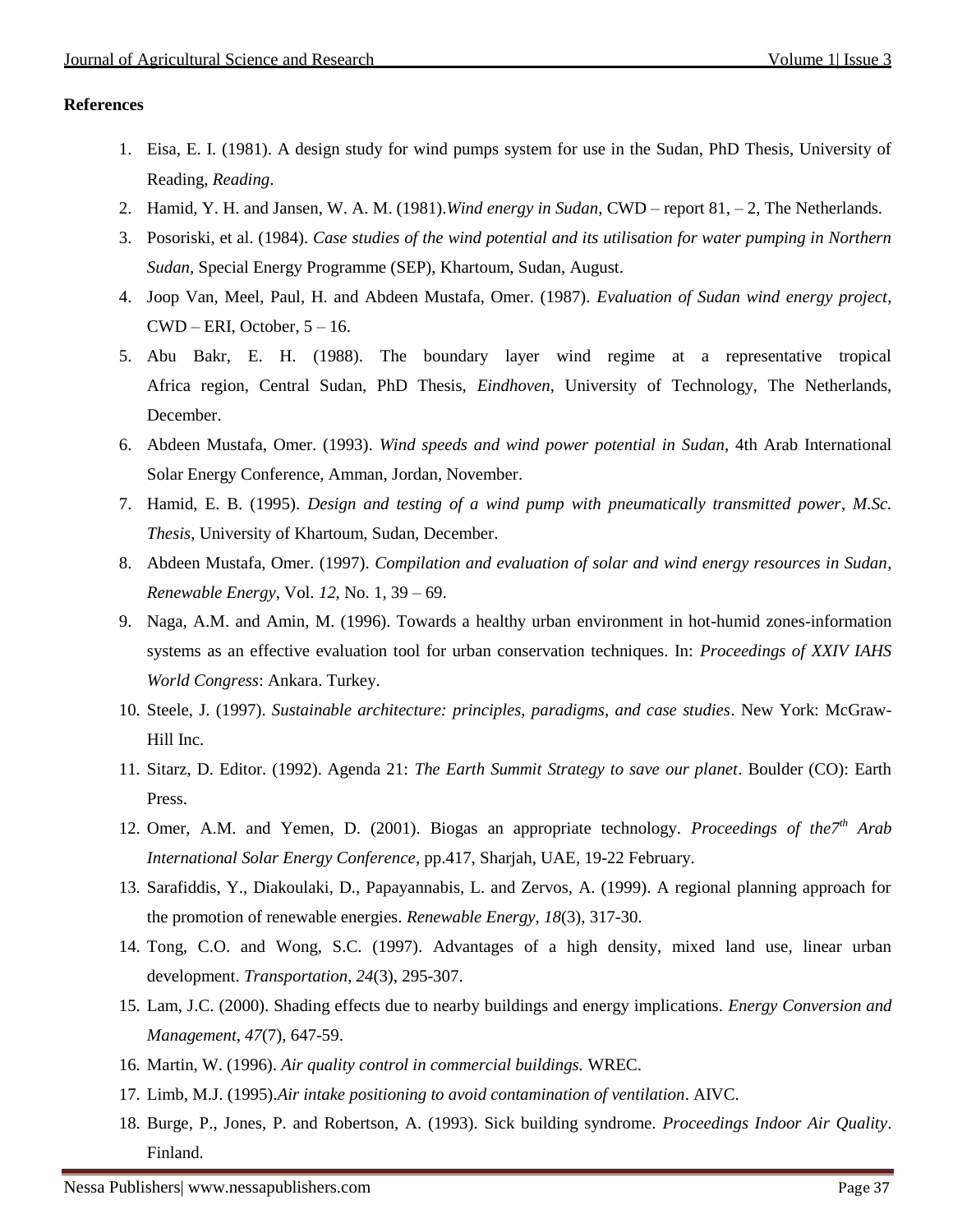- 19. Persily, A.K. (1989). *Ventilation rates in office buildings*. ASRAE, 128-136. Atlanta: USA.
- 20. Givoni, B. (1976). *Man climate and architecture*. Applied Science Publishers Ltd, 289-306. London, UK.
- 21. Koenigsberger, O., Ingersoll, T., Mayhew, A. and Szokolay, S. (1973).*Manual of tropical housing and building*. Part 1: Climate design. Longmas, 119-130. London, UK.
- 22. Boulet, T. (1987). *Controlling air movement: a manual for architects and builders*. McGraw-Hill, 85-138, New York: USA.
- 23. Szokolay, S. (1990). Design and research issues: passive control in the tropic. *Proceedings First World Renewable Energy Congress*, 2337-2344, Reading: UK.
- 24. Borda-Daiz, N., Mosconi, P. and Vazquez, J. (1989). *Passive cooling strategies for a building prototype design in a warm-humid tropical climate*. *Solar and Wind Technology*, *6*, 389-400.
- 25. Givoni, B. (1965). Laboratory study of the effect of window sizes and location on indoor air motion. *Architectural Science Review*, *8*, 42-46.
- 26. Fordham, M. (2000). Natural ventilation. *Renewable Energy*, 19, 17-37.
- 27. Hirunlabh, J. and Khedari, J. (1999). Study of natural ventilation of houses by a metallic solar wall under tropical climate. *Renewable Energy*, *18*, 109-119.
- 28. Mats, S. and Barhram, M. (1998). Ventilated solar roof airflow and heat transfer investigation. *Renewable Energy*, *15*, 287-292.
- 29. Campbell, J. (1988). Use of passive solar energy in office. In: O'Sullivan P, editor, *Passive Solar Energy in Buildings*. The Watt Committee on Energy. New York: Elsevier Applied Science.
- 30. ASHRAE. (1993). *Principle of the heating and ventilation and air conditioning. Handbook-Fundamentals*. American Society of Heat and Refrigerating and Air Conditioning Engineers. USA.
- 31. Molla, M. (1997). Air pollutants and its probable transmutation in the ionosphere. *Renewable Energy*, *10* (2/3), 327-329.
- 32. Jones, P.G. and Cheshire, D. (1996). *Bulk data for marking non-domestic building energy consumption*. CIBSE/ASHRAE Joint National Conference. Harrogate, 29 September – 1 October, 03-213.
- 33. BRECSU. (1998). *Energy use in offices. Energy Consumption Guide 19*. Watford: Building Research Energy Conservation Support Unit.
- 34. Farm Energy Centre. (2000). *Helping agriculture and horticulture through technology, energy efficiency and environmental protection*. Warwickshire.
- 35. Randall, M. (1992). *Environmental Science in Building*. Third Edition.
- 36. Tiwari, G.N. and Goyal, R.K. (1998).*Greenhouse technology*. New Delhi: Narosa Publishing House.
- 37. Santamouris, M., Balaras, C.A., Dascalaki, E. and Vallindras, M. (1994). Passive solar agricultural greenhouse; a worldwide classification evaluation of technologies and systems used for heating purpose. *Solar Energy*, *53*(5), 411-26.
- 38. Santamouris, M., Arigirious, A. and Vallindras, M. (1993). Design and operation of a low energy consumption passive greenhouse. *Solar Energy*, *52*(5), 371-8.